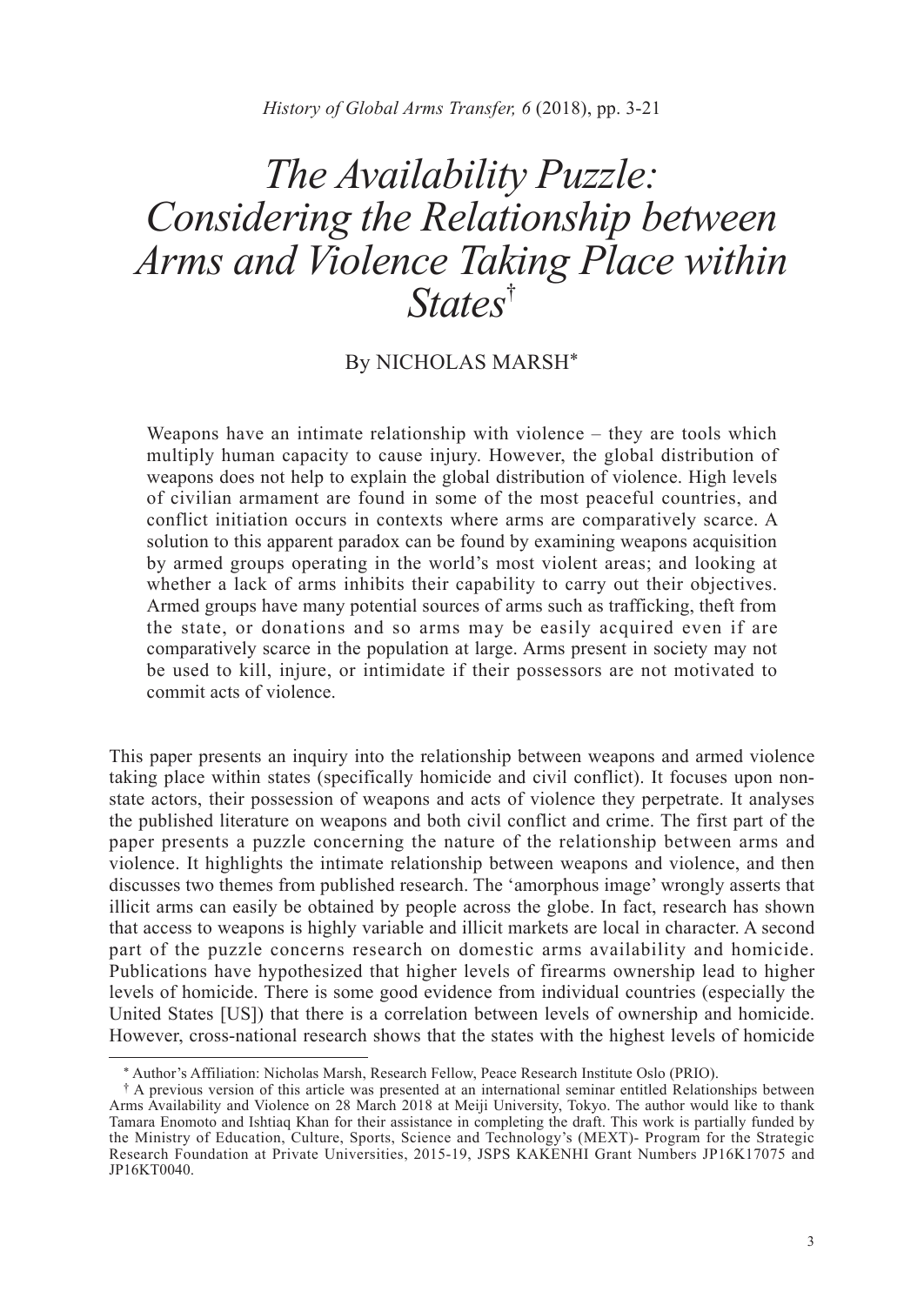also have comparatively low levels of firearms ownership (and many states with high levels of firearms ownership also have low levels of homicide). Similarly, a large proportion of recent cases of conflict initiation have occurred in states with comparatively low levels of civilian arms availability. This leads to the puzzle – if weapons are so closely connected to violence, but more arms do not equal more violent deaths, then what is the relationship between arms and violence?

The second part of this paper provides an answer to this puzzle. It highlights research which suggests that high levels of homicide are associated with the activities of gangs and organized groups. Endemic homicide is therefore similar, in some ways, in character to armed conflict. In both, the key armed actors are armed groups (be they gangs or rebels) and the key factor explaining the relationship between arms and violence is the ease or difficulty by which those armed groups can obtain weapons. Arms acquired lawfully or not by the civilian population are just one source of weapons for armed groups (and perhaps not the most useful source). Other sources, that may provide more, or more powerful, weapons are illicit trafficking, theft, or corrupt purchase from government stocks, or donations from other parties.

The article concludes with a suggested answer to the puzzle. Is likely to be that within developed countries such as Finland that paradoxically have high levels of civilian possession and low levels of violence, governments are able to limit illicit arms acquisition (e.g. losses from state arms stockpiles and donations of weapons to armed groups). Governments of such developed countries are therefore able to govern the remaining source of weapons for armed groups – lawful possession and civilian ownership of firearms – via enacting and implementing laws and regulations. Within that group of states, differences in laws concerning civilian possession and actual levels of ownership are likely to affect levels of homicide. In contrast, in developing countries where high levels of violence take place, many governments are unable to prevent significant flows of weapons to armed groups via one or more of illicit trafficking, losses from state arsenals or donations.

A fruitful area of research will be to focus upon weapons acquisition by armed groups (and nascent groups prior to their obtaining weapons) and to examine the extent to which those armed groups' activities are curtailed by an inability to obtain adequate weapons. For the armed group, weapons owned by the civilian population or lawful acquisition, are just two sources – as important are obtaining arms via illicit trafficking, or from state stocks or donations. States, with low levels of arms ownership in the general population (e.g. because they are expensive or people fear punishment for unlawful possession), may still face a severe armed violence problem if armed groups can easily obtain arms through other methods.

I

The relationship between arms and violence has been the focus of a long and politically charged debate focused upon firearm regulations in the US. Latour summarised the debate over 20 years ago, and the contours of the two positions have not changed significantly since. He argues that:

'Guns kill people' is a slogan of those who try to control the unrestricted sale of guns. To which the National Rifle Association replies with another slogan, 'People kill people, not guns.' The first slogan is materialist: the gun acts by virtue of material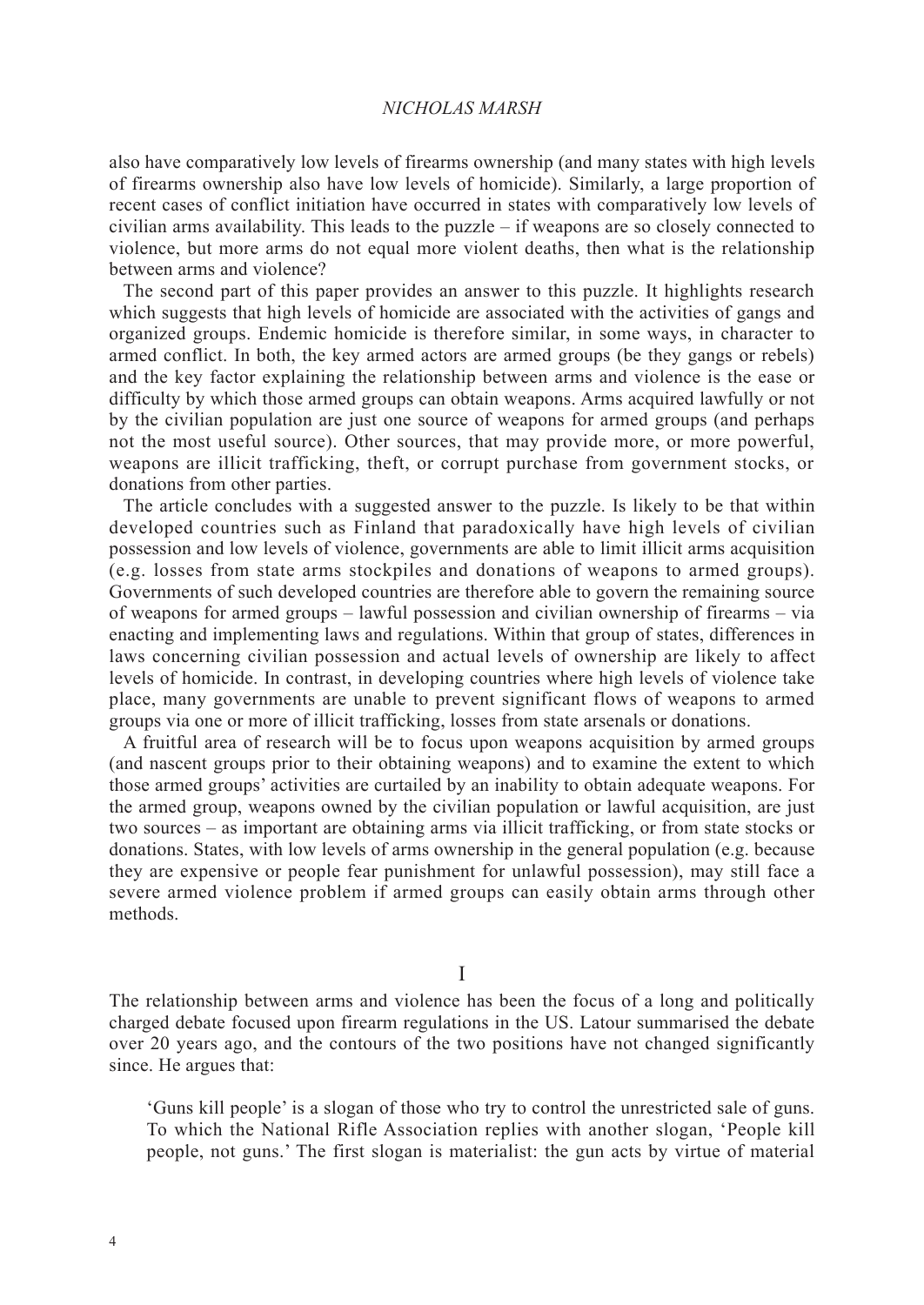components irreducible to the social qualities of the gunman. On account of the gun, a good guy, the law abiding citizen, becomes dangerous. The NRA, on the other hand, offers (amusingly enough, given their political views) a sociological version more often associated with the Left: for the NRA, the gun does nothing in itself or by virtue of its material components. The gun is a tool, a medium, a neutral carrier of will.1

Latour's summary points to a debate on the role of weapons in violence. The 'people kill people' argument is entirely concerned with intentions and motivations. It assumes that someone who wants to kill (or injure and intimidate) will be able to do so, and finding the means is a trivial task. Conversely, a materialist view of the role of weapons ignores the role of intentions or motivations – and while not as explicit, the 'amorphous image' of the relationship between arms and violence (which is described below) is implicitly based upon a presumption that widespread availability of arms causes widespread violence.

Different sides of the debate in the US and some other countries such as Australia, Brazil, or Canada have used research to variously argue for: the existence, or not, of correlations between levels of homicide and crime and the level of civilian ownership of arms or stricter; the effect, or not, of changes in firearms regulations on homicide or crime rates; and whether or not carrying firearms reduces violence.2

Latour finds both the 'materialist' and 'sociological' views to be unsatisfactory and instead offers a synthesis between such strictly materialist or sociological interpretations of the relationship between weapons and violence.3 He states that:

If I define you by what you have (the gun), and by the series of associations that you enter into when you use what you have (when you fire the gun), then you are modified by the gun – more or less so depending upon the weight of the other associations that you carry. This translation is wholly symmetrical. You are different with a gun in hand; the gun is different with you holding it. You are another subject because you hold the gun; the gun is another object because it has entered into a relationship with you. The gun is no longer the gun-in-the-armory or the gun-in-the-drawer or the gunin-the-pocket, but the gun-in your-hand aimed at someone who is screaming. What is true of the subject, of the gunman, is as true of the object, of the gun that is held. A good citizen becomes a criminal, a bad guy becomes a worse guy; a silent gun becomes a fired gun, a new gun becomes a used gun, a sporting gun becomes a weapon.4

For Latour, together the gun and the person form a hybrid, the person has been changed by their acquisition of the weapon. Or as Bowyer Bell writing about insurgency states '[t] he very word gunman is a meld that makes the armed struggle work'.<sup>5</sup>

Latour's synthesis is preferable, but consequence of taking account of both intentions and capabilities is that the relationship between arms and violence must be complex. Weapons increase the capacity of someone to commit acts of violence; but even if weapons are present, acts of violence will not take place if people are not motivated to do so.

<sup>1</sup> Latour, 'On technical mediation', pp. 30-1.

<sup>2</sup> For summaries of the debate see Jackson and Marsh, 'Guns and deaths'; Squires, *Gun crime*, pp. 129-94; Wellford, Pepper, and Petrie, *Firearms and violence*.

<sup>3</sup> Latour, 'On technical mediation', pp. 31-4.

<sup>4</sup> Ibid., p. 34.

<sup>5</sup> Bell, *The Dynamics of the armed struggle*, p. 138.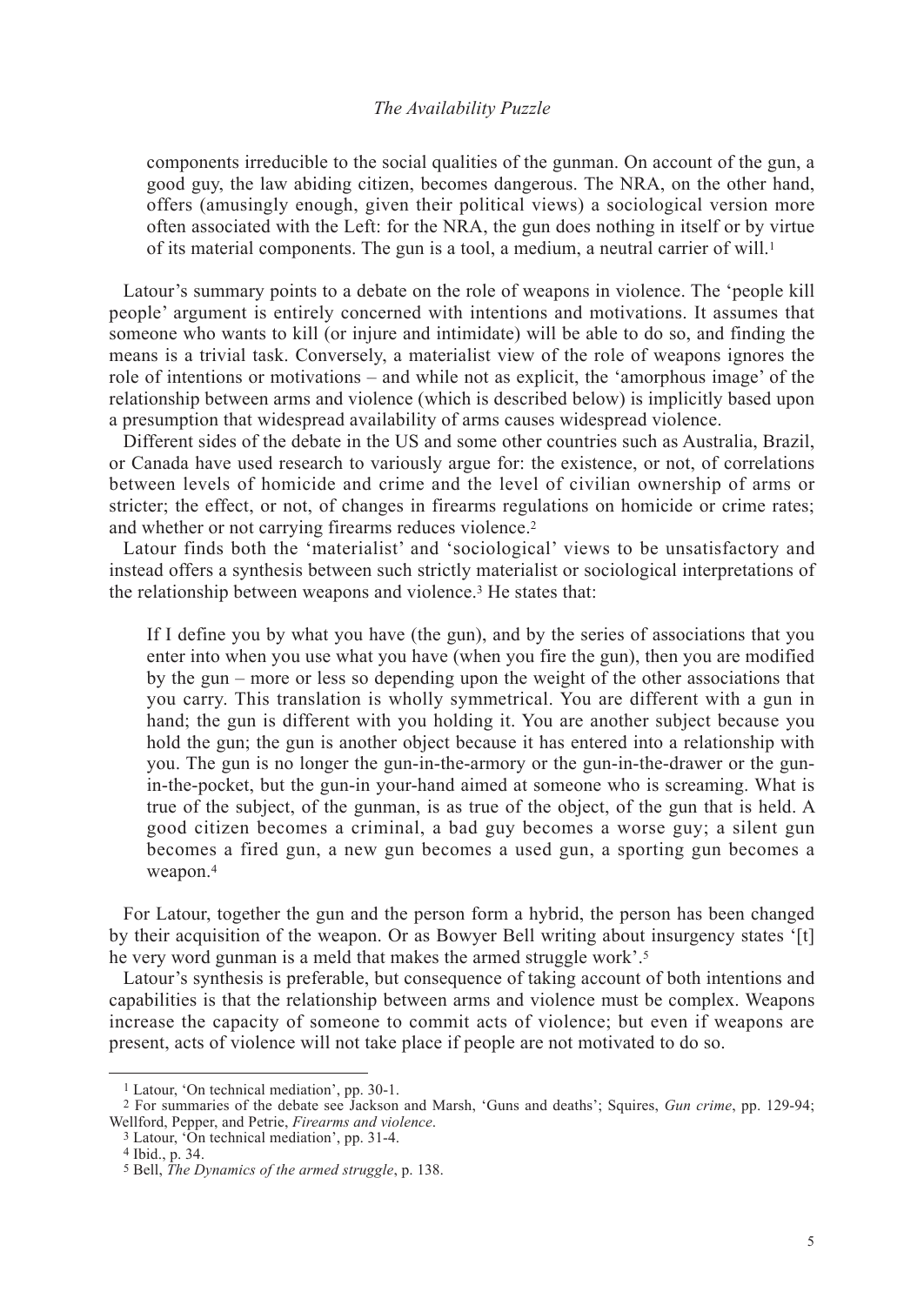Research upon weapons<sup>6</sup> and violence<sup>7</sup> presents a puzzle. There is clearly an intimate relationship between the tools of violence and the act itself. Nevertheless, two popular conceptualizations of the relationship between arms and violence do not explain the relationship in the developing countries which are most violent. As will be shown below, there is not a 'amorphous' global black market that supplies arms to all that want them, and the highest levels of homicide actually occur in areas with comparatively low levels of civilian ownership of firearms.

It is important to note here that it has long been recognized that contemporary armed conflict and high levels of homicide are almost all located in low and middle income countries.8 The World Bank's World Development Report summarizes that '[l]ower GDP per capita is robustly associated with both large-scale political conflict and high rates of homicide'.<sup>9</sup> Such an uneven distribution of violent death has been found over a long period, for example, a World Health Organization report published earlier similarly states that concerning all forms of violence '[t]he vast majority of these deaths occurred in low- to middle-income countries. Less than 10 % of all violence-related deaths occurred in highincome countries'.10

#### III

Weapons or arms are specialized tools whose purpose and effect is to multiply or transcend human strength. The destructive potential of an individual or group is enhanced through the acquisition of a weapon, such as a pistol; and it can further be enhanced by acquiring a more destructive weapon (such as a machinegun). Weapons make it possible for individuals or small groups of people to coerce larger numbers.11 As mentioned by Latour (above) a human is modified by the acquisition of a weapon – they now possess a greatly enhanced capacity to injure or kill another.

Weapons can therefore be examined within the framework of opportunity and willingness suggested by Most and Starr and used concerning arms by Sislin and Pearson who presumably build upon Most and Starr.12 Arms directly affect 'opportunity', which is described by Most and Starr as concerning the possibilities for action afforded by the environment in which actors operate. Opportunity is closely linked to the capabilities of parties, and Most and Starr describe how the existence and distribution of technology, and

<sup>6</sup> In this paper the terms 'weapons' and 'arms' will be used interchangeably. Weapons or arms are defined as any specialized instrument which has been designed with the primary purpose of inflicting non-consensual injury. A weapon can be made in a factory or by produced by artisans; and a new weapon can be produced by combining or adapting existing items (such as by making a bomb by combining ammonium nitrate fertilizer, diesel fuel, and a detonator). In some cases people have used non-specialized items – for example by brandishing kitchen knives or by throwing rocks – they are defined as being 'improvised weapons'.

<sup>7</sup> There is a long running discussion concerning the definition of violence which ranges from physical force through to concepts of structural, institutional, or cultural violence that impede people's potential for development and self-actualization (for a summary see Imbusch, 'The concept of violence'). Here, a 'brute force' definition is used. Violence is defined as being: the actual or threatened use of non-consensual physical force that causes injury to another person or damage to an object. Such a narrow definition lies at the centre of other wider understandings of violence. See Imbusch, 'The concept of violence', p. 23.

<sup>8</sup> For example Collier et al., *Breaking the conflict trap*, p. x.

<sup>9</sup> World Bank, *World development report 2011,* p. 6.

<sup>10</sup> Krug et al., *World report on violence.*

<sup>11</sup> For longer descriptions see Arendt, *On violence*, pp. 41-56; Clausewitz, *On war,* pp*.* 127-8.

<sup>12</sup> Most and Starr, *Inquiry, logic and international politics*, pp. 23-46; Sislin and Pearson, *Arms and ethnic conflict*, pp. 63-88; idem, 'Arms and escalation', pp. 140-1.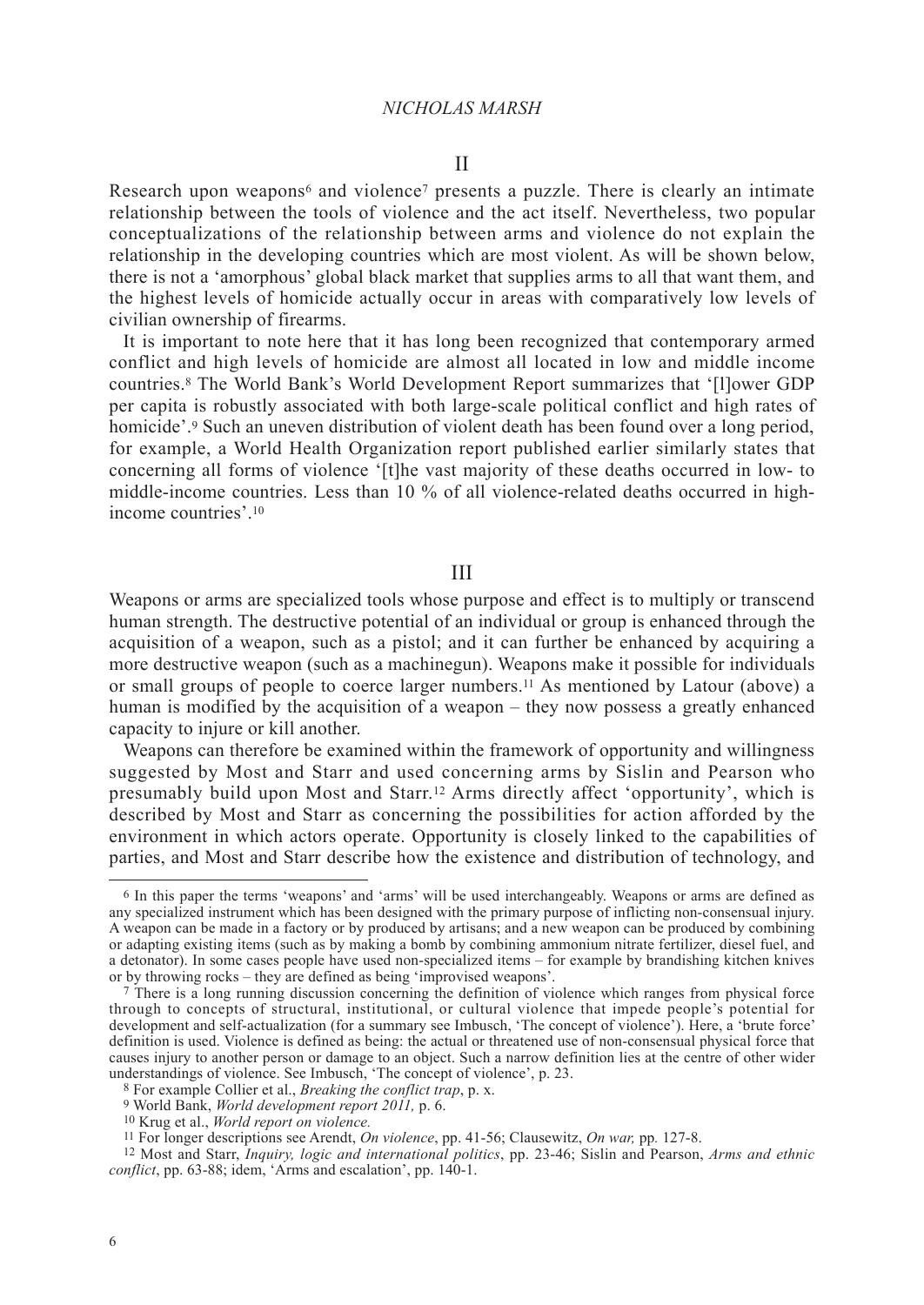especially weapons, is a key element of those capabilities.13

Globally, firearms are the most common weapon used in homicide. Places with higher levels of homicide are characterized by a much larger proportion of murders being carried out using specialized weapons. A United Nations Office on Drugs and Crime (UNODC) report on global homicide states that '[n]ot all homicides involve them, but weapons do play a significant role in homicide. With their high level of lethality, firearms are the most widely used weapons, accounting for 4 out of every 10 homicides at the global level'.<sup>14</sup> Furthermore, in the Americas, the region with the highest level of homicide, 'firearms are the most prevalent killing mechanism' while in Oceania, the region with the lowest level of homicide, sharp objects are the most widely used weapons in homicides.<sup>15</sup> Nowak similarly highlights that at a global level there appears to be a threshold effect, in which the highest national levels of homicide are most often associated with high levels of use of firearms.16 Among 23 states with 20 or over homicides per 100,000, in 13 states firearms were used in 70 per cent or more of homicides, and in a further five states firearms were used in over 40 per cent of homicides. Nevertheless, the picture is much more complex with lower levels of homicide, in which there are found both high and low proportions of firearms used.<sup>17</sup>

IV

Discussion on arms and violence includes two widespread but incomplete views. The first is an assumption that there is a vast stock of illicit weapons freely available around the world, which contributes to similarly large numbers of deaths every year. This view ignores the great variability of arms availability around the world. The second view takes such variability into account, but assumes that there is a linear relationship between weapons dispersed in society and the level of violence. Such a relationship may well be present in some cases. But again one cannot generalize across all conflicts and violent situations – wars are reputed to have been started with a single gun, and some of the most violent places in the world have apparently low levels of firearm possession.

Numerous examples of scholarship and activism have advanced what Bourne referred to as the 'amorphous image'.18 This image is best summed up by the numerous tales of a Kalashnikov being available for the price of a chicken,<sup>19</sup> and it assumes that the world (and especially developing countries) have been flooded with illicit small arms and light weapons and those freely available weapons cause an enormous death toll.<sup>20</sup> In particular, several scholars studying 'New Wars' have stated that a novel characteristic of civil war after 1990 has been very large illicit arms flows to non-state groups.21 Bourne states that due to concerns about small arms and light weapons (SALW) flows to conflict:

A dominant image of arms flows to conflict actors, particularly to rebel groups, has been superimposed against a backdrop of amorphous complexity. This image construes arms flows to conflicts as being a function of:

<sup>13</sup> Most and Starr, *Inquiry, logic and international politics*, pp. 31-3.

<sup>14</sup> United Nations Office on Drugs and Crime, *Global study on homicide 2013*, p. 15.

<sup>15</sup> Ibid., p. 65.

<sup>16</sup> Nowak, 'Lethal violence update', pp. 72-80.

<sup>17</sup> Nowak, 'Lethal violence update', pp. 78-80.

<sup>18</sup> Bourne, *Arming conflict*; idem, 'SALW spread and conflict'.

<sup>19</sup> For example see Kahaner, *AK-47: The Weapon that changed the face of war*, p. 2.

<sup>20</sup> For a summary see Bourne, *Arming conflict*; idem, 'Small arms and light weapons spread and conflict'.

<sup>21</sup> For a summary see Marsh, 'Tools of insurgency', pp. 23-4; Jackson, 'From under their noses'.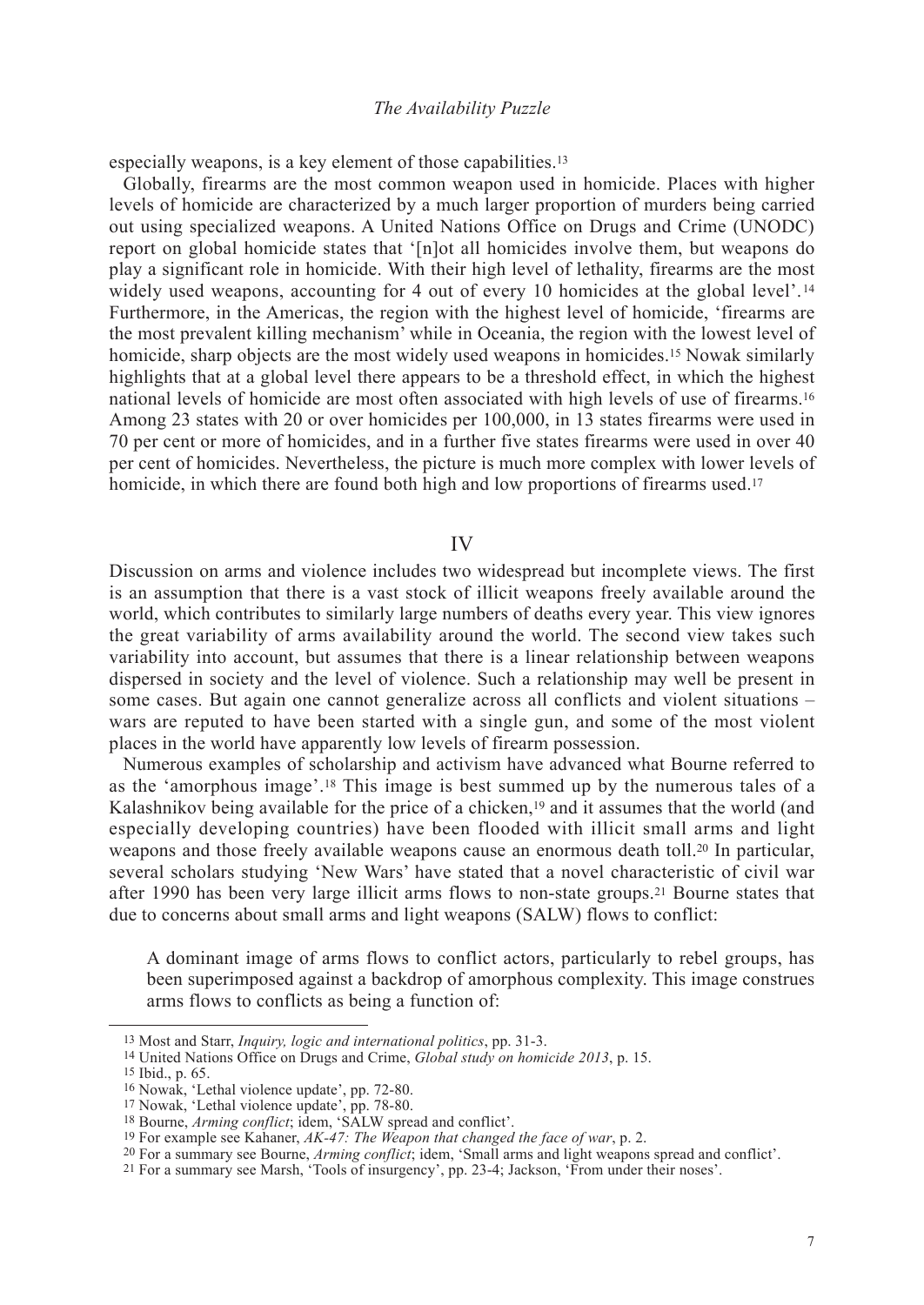- A vast global stock of SALW;
- A vibrant globalized illicit trade; and
- A shadowy array of nefarious arms brokers.

This focus articulates implicit explanation and analysis that reinforces the view of amorphous, uncontrollable, open access to arms for anyone with the money to pay for them<sup>22</sup>

This 'amorphous image' has been challenged by researchers who have examined the dynamics of arms proliferation.23 As Bourne points out, there are two problems with the amorphous image. First, it inevitably limits analysis of the relationship between governance, arms and violence – if weapons are everywhere people want them then acquiring weapons is just a matter of motivation. Such a limiting of inquiry is compounded by the second problem – that it is incorrect. As is shown below the ease by which arms can be acquired is highly variable and the number of deaths they cause has been exaggerated. Research that examines illicit trafficking finds that there is not an amorphous global illicit market, and instead illicit arms flows and presence are highly variable and localized; and embedded into regional patterns of conflict or illicit activity.24 Similarly, research on injuries caused by weapons shows that some often quoted estimates of the number of casualties have been imprecise or inaccurate, and more importantly that there is great variation in the type of weapon used to cause injury in conflict.25 Such variation similarly suggests that arms availability is highly localized.

So sum up, while it has considerable rhetorical salience the amorphous image described by Bourne is not reflected in research on arms trafficking or conflict deaths. Instead of a vast global illicit arms market and consequent casualties, there is considerable variation in illicit arms trafficking and in the injuries caused by weapons.

The existence of variation in both the availability of arms and of casualties caused by weapons frequently lends its self to assumptions that the relationship between the presence of arms in society and violence is basically linear, that as asserted by Cukier and Sidel 'more guns equal more deaths'.26 Research has consistently found such a relationship between civilian arms availability and suicide, to the extent that suicide by firearm serves as a useful proxy for levels of firearm ownership.27

The relationship between firearms availability and homicide, conflict and other forms of violence is much more complex. By far the greatest part of research has been on the US and to a lesser extent on other developed countries.28 Some findings do show a correlation between the level of firearms ownership and of homicide.29 However, the relationship between ownership and homicide is not apparent in cross-national studies that include the countries with the highest levels of violence.

Several authors have found a positive relationship between firearms availability and

<sup>22</sup> Bourne, *Arming conflict*, p. 34.

<sup>23</sup> Bourne, *Arming conflict*; idem, 'Small arms and light weapons spread and conflict'; Jackson, 'From under their noses'; Jackson and Marsh, 'Guns and Deaths a Critical Review'; Marsh, 'Firearms seizures and

trafficking'. 24 See Bourne, *Arming conflict*; Marsh, 'Conflict specific capital'; idem, 'Firearms seizures and trafficking'.

<sup>25</sup> Kreutz and Marsh, 'Lethal instruments'.

<sup>26 &#</sup>x27;More guns equal more deaths' is the title of chapter 3 in Cukier and Sidel, *The global gun epidemic*. 27 See for example the review by Jackson and Marsh, 'Guns and deaths'.

<sup>28</sup> Greene and Marsh, eds., *Small arms, crime and conflict*, pp. 79-104.

<sup>29</sup> For example in the US see Hepburn and Hemenway, 'Firearm availability'; Miller, Azrael, and Hemenway, 'State-level homicide'; and in Australia Chapman, Alpers, and Jones, 'Association between gun law reforms'.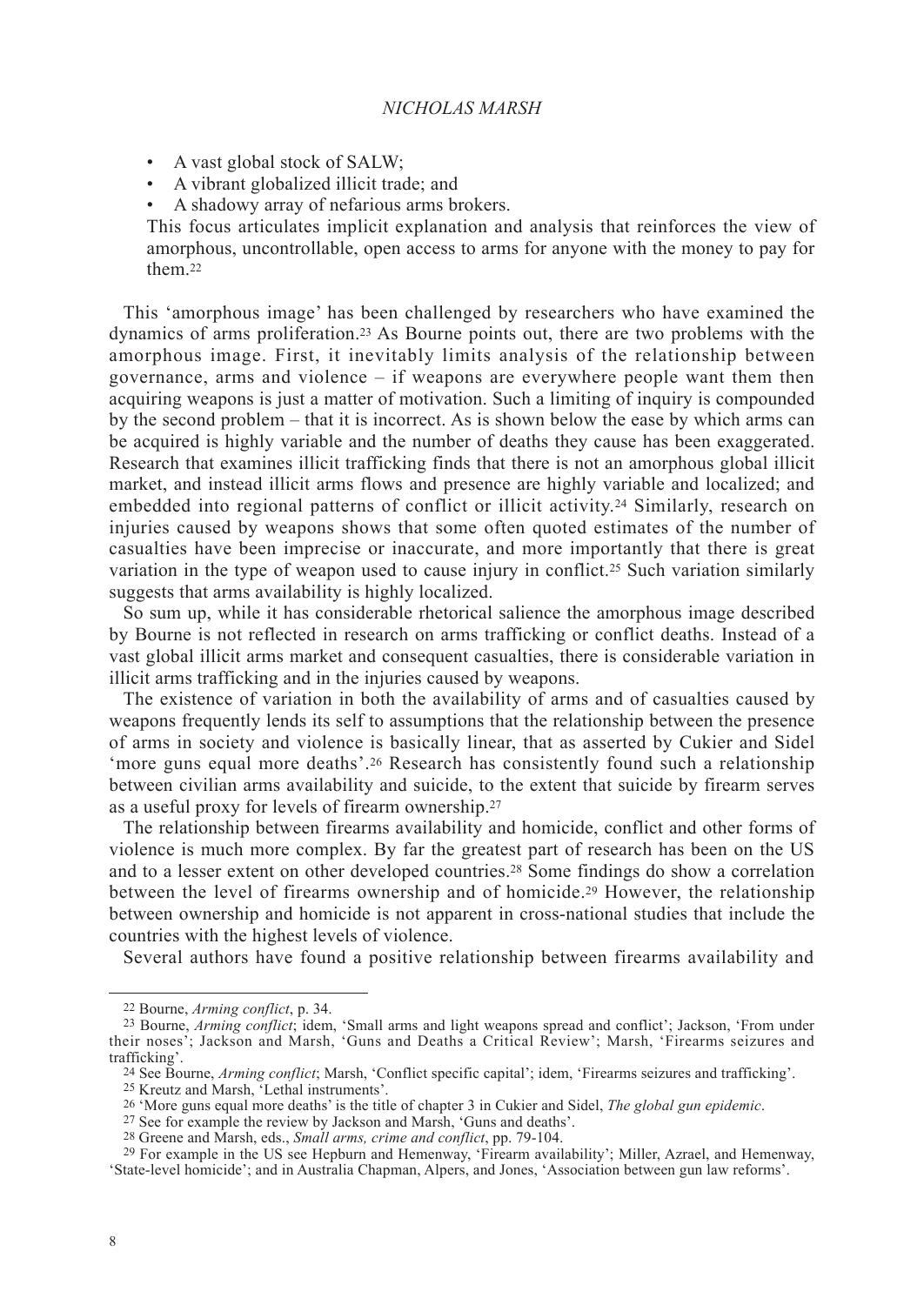absolute levels of homicide in groups of between 14 and 36 developed sates;30 other studies of developed countries only find a relationship with female deaths (an explanation being that the presence of firearms in a household affects the lethality of domestic violence); $31$ and one study did not find a relationship in a sample of 14 developed countries.32 Even among relatively small samples of developed states the cross-national relationship is not clear. When one examines much larger samples (of 168 or 169 states) which include the very developing countries which have, by far, the highest levels of violence, then the relationship becomes negative – higher firearm ownership is associated with lower levels of homicide.33 The negative cross-national relationship is shown in Figure 1.

Firearms availability may explain some of the variation in homicide within a group of fairly homogeneous developed states (that also have quite similar homicide rates), though not consistently in all studies. The few studies to look at firearms availability in a large sample of developing and developed states, with much larger variations in levels of homicide, and which also include control variables, do not find a statistically significant relationship between firearms availability and the national homicide rate. Nowak similarly notes that 'attempts to identify relationships between firearm violence and firearm possession through cross-national comparisons have yielded inconclusive results'.34 Nowak also notes the 'comparatively low' civilian possession in Central America, South America and the Caribbean (the regions with the highest homicide levels) and 'much higher' possession in Western Europe (which has low homicide rates).35 Wolf, Gray, and Fazel provide an explanation for the finding that there is a negative relationship between homicide and firearms possession when they state that 'gun ownership was associated with higher income, which itself was associated with lower homicide levels'.<sup>36</sup> The most developed countries have both low levels of homicide and affluent populations that can afford to buy lots of firearms (purchased for hunting, sport, and recreation).

The relationship between estimates of the number of firearms in civilian possession in a country and the level of homicide is shown in Figure 1.

Arms used in conflict also presents a puzzle. Collier et al., for example, refer to arms as being essential 'conflict specific capital' that is usually very difficult to obtain.37 They make the plausible suggestion that the often observed frequent reoccurrence of warfare after it has subsided (e.g. during a peace process) is partly explained by the presence of large stocks of arms available to non-state groups in conflict-affected countries. Killicoat provides some support for this view with his finding that comparatively low prices for Kalashnikovs (which are assumed to be an indicator for availability) are a risk factor for conflict onset.38

However, relatively high levels of arms possessed outside of state institutions are clearly not a necessary condition for conflict onset. Unfortunately, Karp's 2007 estimates of

<sup>30</sup> Altheimer and Boswell*, '*Reassessing the association'; Killias, 'International correlations'; Hemenway and Miller, 'Firearm availability'; Hoskin, 'Armed Americans'.

<sup>31</sup> Killias, Kesteren, and Rindlisbacher, 'Guns, violent crime and suicide'; Hemenway, Shinoda-Tagawa, and Miller, 'Firearm availability and female homicide'.

<sup>32</sup> Smith and Stevens, 'A cross-national investigation'.

<sup>33</sup> See Kontya and Schaeferb, 'Small arms mortality' and Wolf, Gray, and Fazel, 'Violence as a public health problem' who respectively examine 168 and 169 countries; and Altheimer and Boswell, 'Reassessing the association' who examine 46 developed and middle-income countries. 34 Nowak, 'Lethal violence update', p. 80.

<sup>35</sup> Ibid.

<sup>36</sup> Wolf, Gray, and Fazel, 'Violence as a public health problem', pp. 225-6.

<sup>37</sup> Collier et al., *Breaking the conflict trap*, pp. 70, 88.

<sup>38</sup> Killicoat, 'What price the Kalashnikov'.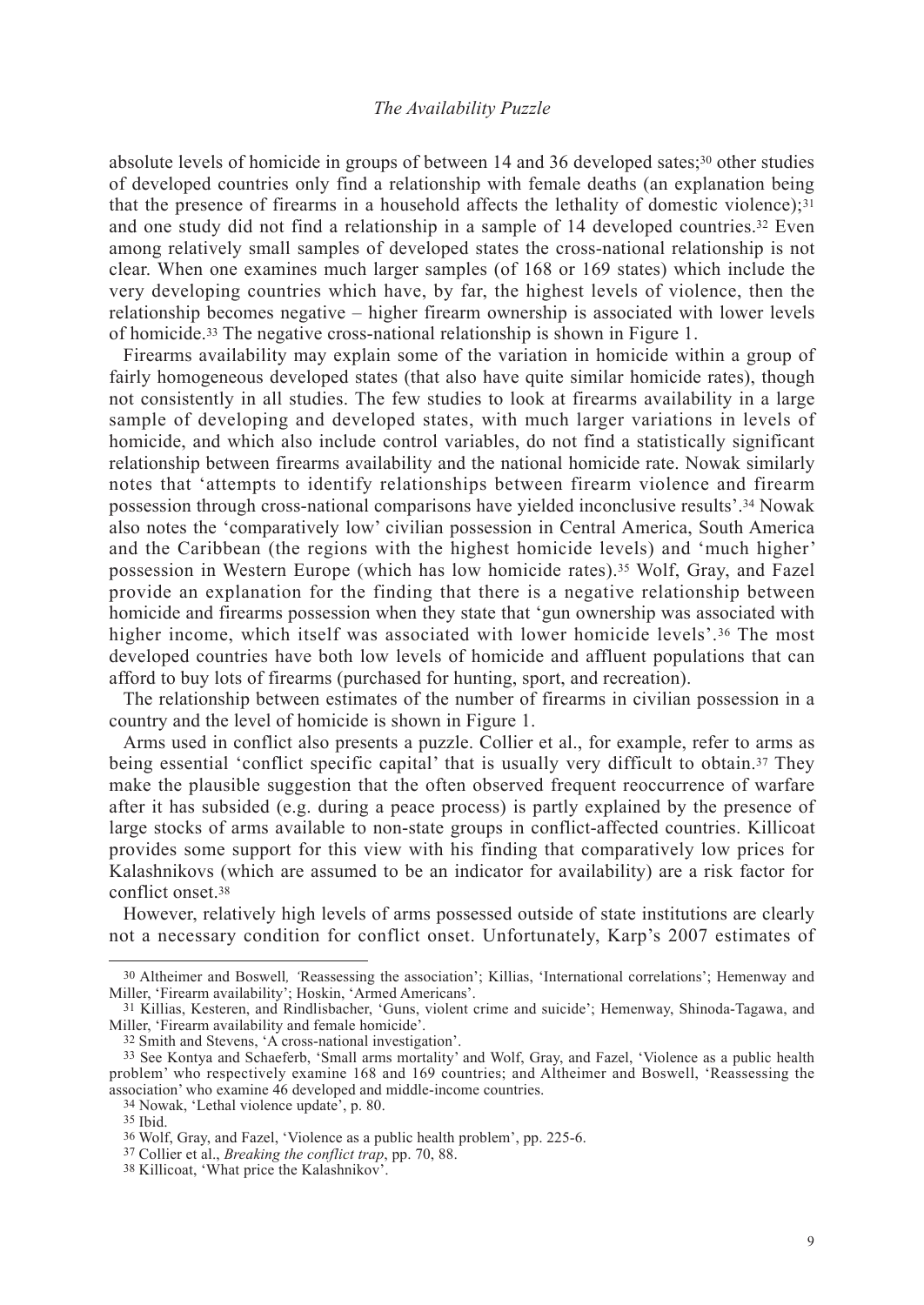

Figure 1. *Firearms Homicide and Civilian Firearms Possession*<sup>39</sup>

25,000 *Sources*: Karp, 'Completing the count'; United Nations Office on Drugs and Crime, *Global study on homicide 2011*.

civilian firearms ownership are the only available comprehensive measure. The conflicts initiated during and after 2007 are examined in Figure 2, and two points are apparent.40 First, none of the cases had exceptionally high levels of firearm possession. Lebanon is the highest, perhaps due to a legacy of prior conflicts, but it is only ranked 28th highest for firearms possession. Second, seven of the 12 countries included in Figure 2 had exceptionally low levels of estimated firearm possession at below 5000 per 100,000. Egypt and Syria were ranked, respectively, at 115 and 112 in the world. For comparison, Karp estimates civilian firearm possession at 88,200 per 100,000 in the US, 45,700 in Switzerland and 31,600 in Sweden.41 li<br>ia<br>it,<br>a

To sum up this part of the paper, both the amorphous image and the linear relationship present what are materialist conceptions of the relationship between weapons and violence. Violence is caused by there being more weapons – either because the world is assumed to be flooded with them; or because places with more arms in civilian possession are assumed to experience more homicide, conflict, and crime. However, such a materialist conception ignores the role of intention. For a linear relationship to exist in general, the intent to  $\frac{1}{2}$ Lawful fore of children. For a filled to remain relatively constant in general, the linear to<br>commit acts of violence would need to remain relatively constant and then the arms availability variable would affect the lethality of violence. An explanation for the above availability variable would affect the lethality of violence. An explanation for the above cross-national findings is that among largely similar developed states intentions to commit relatively constant and stocks

Group

<sup>&</sup>lt;sup>39</sup> Data on firearms possession from Karp, 'Completing the count' and on homicide from United Nations Office on Drugs and Crime, *Global study* and *study* and *arms* in *a* 

<sup>40</sup> Data on conflict onset drawn from Uppsala Conflict Data Program, *Updated UCDP/PRIO armed conflict dataset codebook.*

<sup>41</sup> Karp, 'Completing the count'.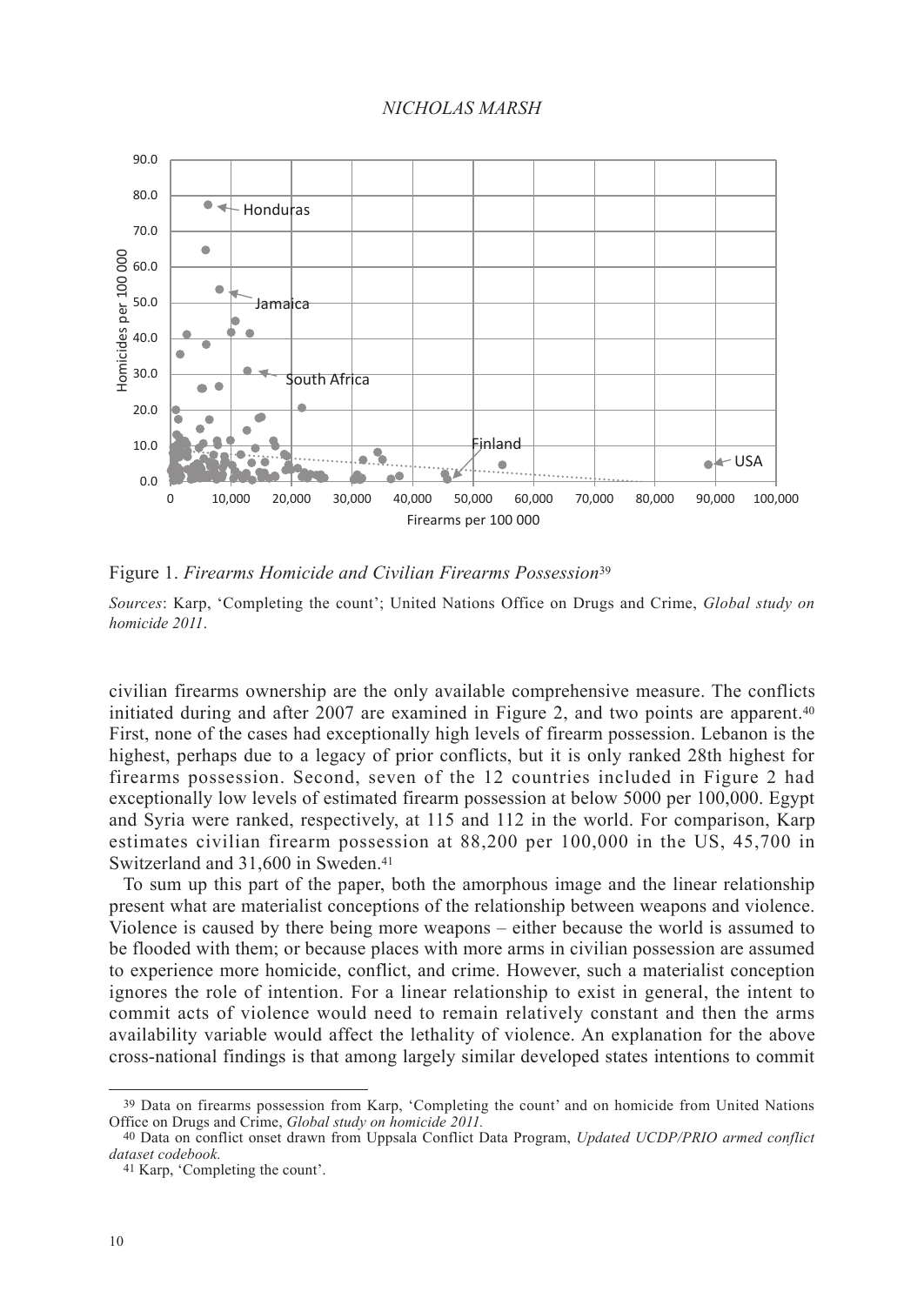# *NICHOLAS MARSH The Availability Puzzle*



Figure 2. *Firearms Possession in Countries With Conflict Onset During or After 2007 Source*: Karp, 'Completing the count'.

| Lawful | Civilian | <b>Illicit</b> | Theft from | Donation |
|--------|----------|----------------|------------|----------|
|--------|----------|----------------|------------|----------|

violence do not vary significantly (and so variations in arms availability may have an effect). When samples are enlarged they start to include much more different states which experience very different forms of violege of e.g. with organized crime playing a much greater role). Furthermore, it is possible for intentions to act violently to change quickly – for example as a result of talks which result in a truce (which can concern organized crime and gangs as well as warring parties). arms

The lack of a linear relationship presents a puzzle – how should the relationship between arms and violence be conceived? The next part of this article presents a solution.

 $\overline{\mathsf{V}}$ 

This article presents a solution to the puzzle by focusing upon the groups that are responsible for killings in high violence countries. Marsh points out that arms owned by the civilian population may not be a useful source for an armed group engaged in warfare.42 The weapons are likely to be widely dispersed geographically, may be of types designed for sport rather than combat, and could be possessed by parts of the population not sympathetic to the group. Instead, Marsh suggests focusing upon groups that are motivated to commit acts of violence and 'the extent to which a group's objectives are not constrained by a lack of specific weapons and ammunition'.43 Such a focus upon groups may well be self-evident concerning civil war – those groups are doing the fighting. The next section argues that a focus upon armed groups is also a useful means to understand homicide.

<sup>42</sup> Marsh, 'Conflict specific capital', pp. 60-2.

<sup>43</sup> Ibid., p. 60.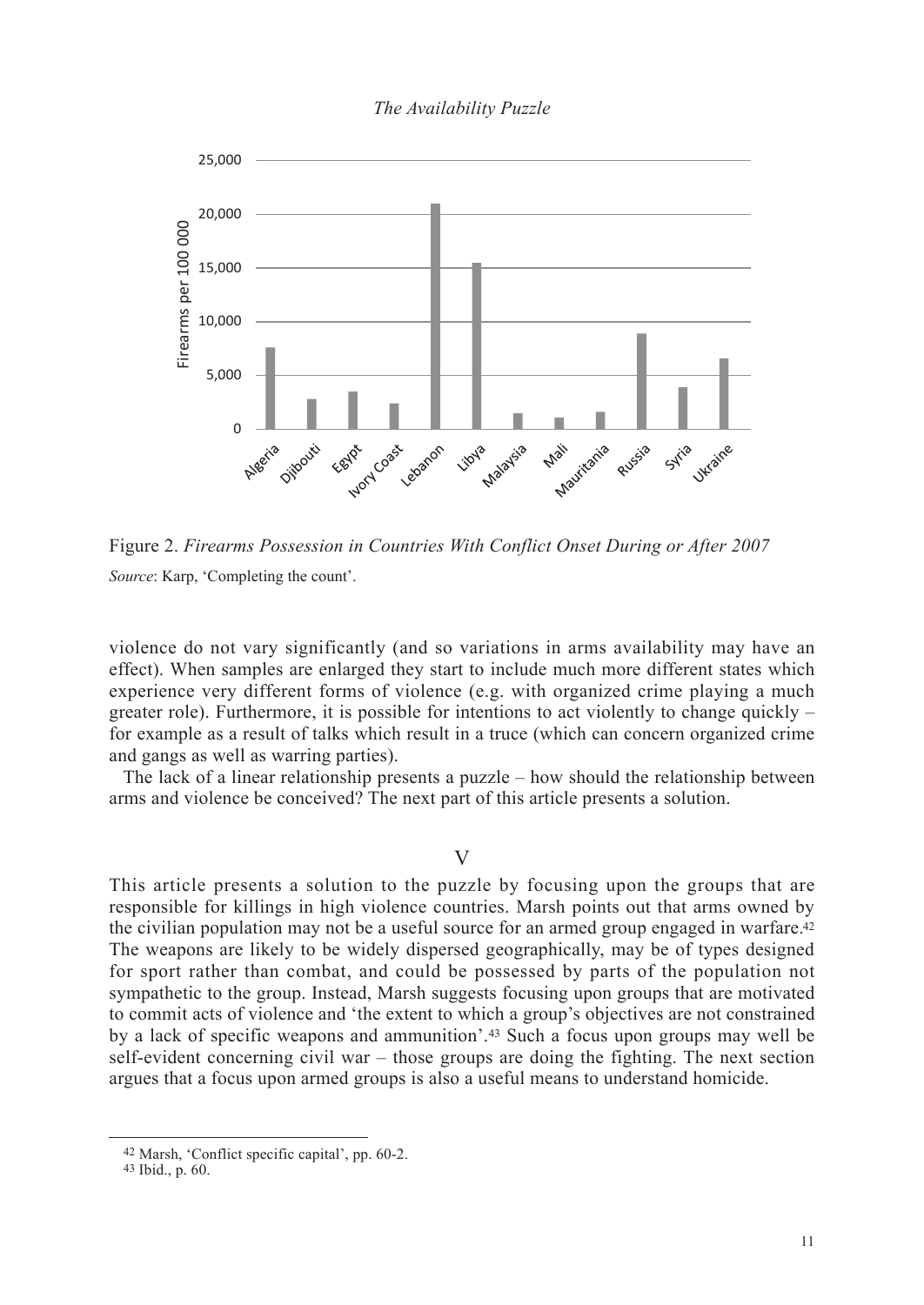The actions of groups have a central role in research into armed conflict. For example, the UCDP-PRIO conflict dataset defines a conflict as being between a state and any 'nongovernmental group of people having announced a name for their group and using armed force to influence the outcome of the stated incompatibility'.44 Sustained campaigns of political violence require that participants be organized, and the nature of that organization has been the subject of much study by scholars.45

A focus upon the role of groups in homicide requires more explanation. The remainder of this section summarises the sometimes nascent research on the role of groups in explaining why some areas experience much higher levels of violence than others. Eisner suggests several differences between societies with high and low levels of homicide.46 In the latter, the relatively few homicides that are committed are mostly related to personal animosity, emotional crisis or are committed by people who commonly display high levels of aggression and poor impulse control. They usually occur in private, and use those instruments that were immediately to hand. The high proportion of domestic killings means that in countries with the lowest levels of homicide women usually constitute a closer proportion of victims to men. In contrast, in societies with high levels of violence, homicides are more likely to be instrumental (in that they are pre-meditated and carried out as part of an organized group or as an act of revenge or retaliation, and in order to provide the perpetrator with a social or economic advantage). Those instrumental murders, usually involve men as both murderers and victims, are committed in the public sphere, and involve specially designed weapons.

An illustration of the role of instrumental violence in explaining high levels of homicide can be found from decades of research from Criminology on gender differences and homicide. In the early 20th Century Veli Verkko showed that in general 'the proportion of female homicide victims is higher when the homicide rate is low, and vice versa'.47 For example, during 2010 or 2011 in Japan, Norway, and Germany the homicide rate was below 1 per 100,000 and the proportion of female victims was, respectively 53 per cent, 51.6 per cent, and 52 per cent; whereas in the countries with some of the highest levels of violence the proportion of female victims is 7 per cent in Honduras, 15 per cent in South Africa, or 10.5 per cent in Jamaica.48 Countries with higher levels of homicide overall also have higher levels of female victims, but they are outnumbered by a far higher level of male victims.

Moreover, in such high violence countries the male victims are concentrated among ages 15-44 (especially 15-29).49 In countries with low levels of homicide (and high proportions of female victims), and where data is available, the majority of female victims were killed by intimate partners or were victims of other forms of domestic violence.50 For example, in Germany during 2007-2012 about 67 per cent of female homicide victims were killed by an intimate partner, whereas in Honduras only four per cent of female victims were killed by an intimate partner.<sup>51</sup>

50 See Racovita, 'Lethal violence', pp. 109-13.

<sup>44</sup> Uppsala Conflict Data Program, *Updated UCDP/PRIO armed conflict dataset codebook.*

<sup>45</sup> For example see Staniland, 'Armed politics'; Weinstein, *Inside rebellion*; and on the relationship between arms and groups in conflict see Marsh, 'Conflict specific capital'.

<sup>46</sup> Eisner, 'What causes large scale variation', pp. 141-48.

<sup>47</sup> Verkko, *Homicides and suicides*; Dobash and Dobash, *When men murder women,* p. 4.

<sup>48</sup> Statistics from the Homicide Monitor. http://homicide.igarape.org.br/ (accessed on 13 May 2018).

<sup>49</sup> United Nations Office on Drugs and Crime, *Global study on homicide 2013*, pp. 28-37.

<sup>51</sup> Ibid., p. 107.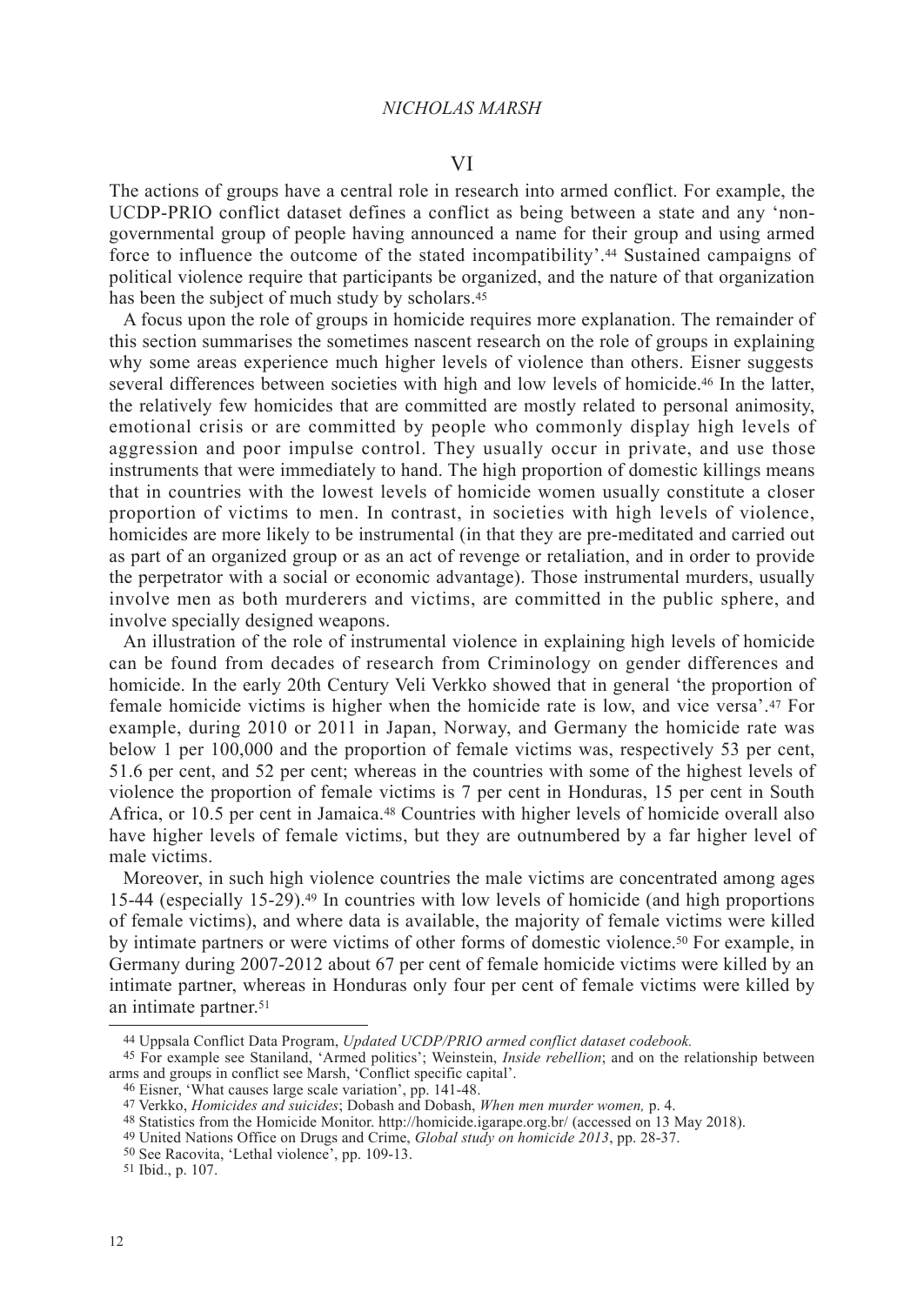Domestic and intimate partner violence is very rarely organized (if at all) and is often a spontaneous act. In contrast males are far more likely to be victims of instrumental violence (e.g. motivated by economic gain). Instrumental homicide and other violence committed by people who are members of groups, or are involved in other forms of criminal activity, is much more likely to be organized and prepared (or at least anticipated to the extent that individuals routinely carry weapons in public). A large scale United Nations study summarizes that:

There is a regional and gender bias towards male victims in homicide related to organized crime and gangs, but interpersonal homicide in the form of intimate partner/ family-related homicide is far more evenly distributed across regions and is, on average, remarkably stable at the global level.52

The study later shows that there is an apparent relationship between higher national levels of homicide, and the involvement by victims directly in organized criminal groups, or other forms of criminal activity (such as drug sales or robbery).53 For example, where data is available, in Europe and mostly low homicide Asia an average of about one per cent of homicides are linked by governments to organized crime or gangs, whereas in generally high homicide Latin America the average is around 30 per cent. Importantly, the study notes that the simple prevalence of organized crime groups did not explain high levels of homicide. Instead violence is often 'linked to competition between involved parties, such as organized criminal groups, or between them and the State, with regard to control over territory or illicit activities, including trafficking' whereas criminal groups in other areas went about their business without engaging in such high levels of violence.<sup>54</sup>

Research suggests that there may be a relationship between high levels of homicide and with gangs, guns and a low likelihood of prosecution. Importantly, ownership by gang members of firearms has been found to be much higher than in the general population.55 Researchers in the US have long found such a relationship between guns and gang members, and similar findings have been made more recently by: Katz, Maguire, and Choate who find that firearm possession among gang members is twice as high as the general population in the US, and eight times higher in Trinidad and Tobago;56 Glaister describes a similar relationship between gangs and firearms in Jamaica, and Lemard and Hemenway point out that over 1998-2002 94 per cent of drug or gang related homicides in that country used firearms;57 similar findings can be found concerning gangs in Nicaragua and Guyana.58

Malby points to high national levels of homicide, particularly in Latin America and the Caribbean, being linked to an interaction between gang violence, use of firearms and low conviction rates for homicide.59 Gangs are in conflict with each other and the state, and use lethal means when they fight (a shootout is far more likely to involve death than a punchup). He notes that the 'ubiquitous involvement of firearms' in gangs or organized crime is

<sup>52</sup> United Nations Office on Drugs and Crime, *Global study on homicide 2013*, p. 13

<sup>53</sup> Ibid., pp. 39-48.

<sup>54</sup> Ibid., pp. 42-3.

<sup>55</sup> Karp, 'Elusive arsenals', pp. 109-13.

<sup>56</sup> For example see Blumstein, 'Youth violence', p. 30; Miller, *Crime by youth gangs,* pp. 115-8; Lizotte et al., 'Patterns of illegal gun carrying', p. 338; Katz, Maguire, and Choate, 'A cross-national comparison'.

<sup>57</sup> Glaister, *Confronting the don*; Lemard and Hemenway,'Violence in Jamaica'.

<sup>58</sup> Rodgers and Rocha, 'Turning points'; Owen and Grigsby, *In transit.*

<sup>59</sup> Malby, 'Characteristics of armed violence'.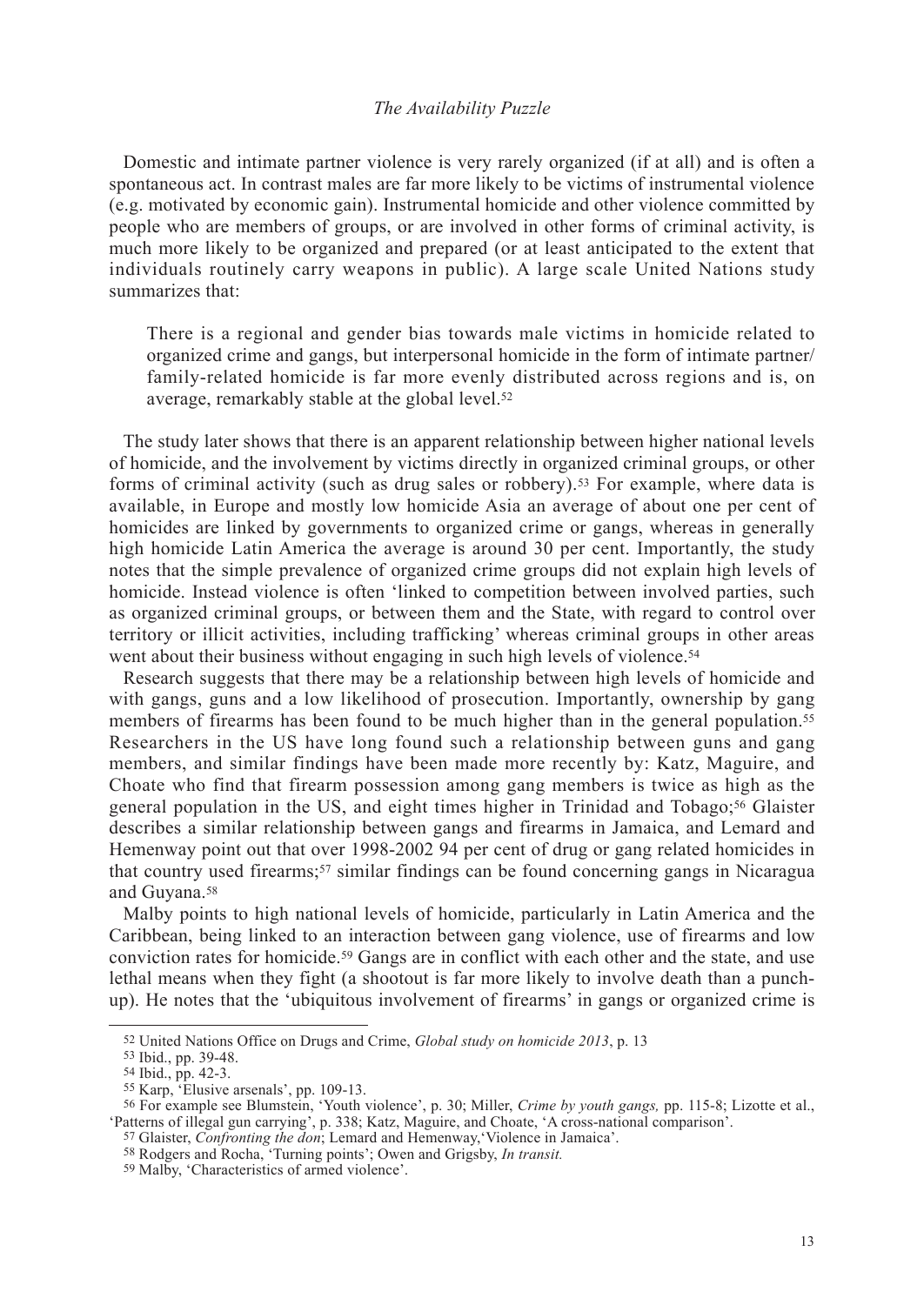'well established' in countries in which there are high levels of homicide (in contrast, in low homicide countries members of gangs do not habitually carry firearms).<sup>60</sup> In particular, he notes that in countries 'where more than half of all homicides are committed by firearm, the average proportion of gang- or organized crime-related homicides tends to be higher' than in countries where firearms account for a minority of homicides.61 Similarly Tracy, Braga, and Papachristos review 16 studies which find high concentrations of gun violence in small social networks (in particular exposure to a victim or perpetrator of violence in social networks increases the risk of individual being a victim or a perpetrator).<sup>62</sup>

To sum up this section, in both countries affected by warfare, and in countries affected by high levels of homicide, the killings committed by non-state actors are mainly carried out by armed groups (rather than by individuals acting independently). The most common perpetrator is the 'gunman', and that man is usually acting as part a group.

#### VII

When the focus of inquiry is shifted toward the groups that perpetrate violence in conflict or in countries affected by high levels of homicide a solution to the puzzle presented above becomes apparent. The key question is not how many weapons are there in civilian possession in a country, but does a difficulty in acquiring weapons constrain whether a group can achieve its objectives?

To reiterate the point made above, fragile and conflict prone areas that experience high levels of violence often do not contain large numbers of privately owned firearms even if they have high levels of violence. For example, Kolbe and Muggah present the results of a household survey in Port-au-Prince, the capital of Haiti, which shows that 2.3 per cent of households contained firearms.<sup>63</sup> Such a level of firearms ownership resembles that found in several low violence countries such as England and Wales, Poland, or Japan, nevertheless, the 2012 reported homicide rate in Haiti was 10 per 100,000, while it was at 1 per 100,000 or lower in those three countries.64 Similarly, Atwood, Glatz, and Muggah reiterate that 'a small number of weapons can have a devastating impact' when they point to 2004 estimates that in the whole of the Solomon Islands there were only an estimated 3,500 firearms – in a country that had been wracked by ethnic violence from 1998-2002 that led to 20,000 people being internally displaced. Instead of arms being widely dispersed throughout society, all that is needed is that it is relatively easy for groups intending to commit acts of violence to obtain arms.65

Arms acquired lawfully or possessed by the civilian population are one source of weapons for an armed group. But there are several others. The various sources are:

- Lawful purchase (e.g. for a licensed gun dealer).
- Obtaining weapons possessed by the general civilian population (e.g. through theft, or purchase).
- Illicit trafficking.
- Theft or corrupt purchase from government stocks.

<sup>60</sup> Ibid., p. 100.

<sup>61</sup> Ibid., pp. 100-1.

 $62$  Tracy, Braga and Papachristos, 'The transmission of gun'.

<sup>63</sup> Kolbe and Muggah, 'Securing the state'.

<sup>64</sup> van Kesteren, 'Revisiting the gun ownership', p. 7.

<sup>65</sup> Atwood, Glatz, and Muggah, *Demanding attention*, p. 43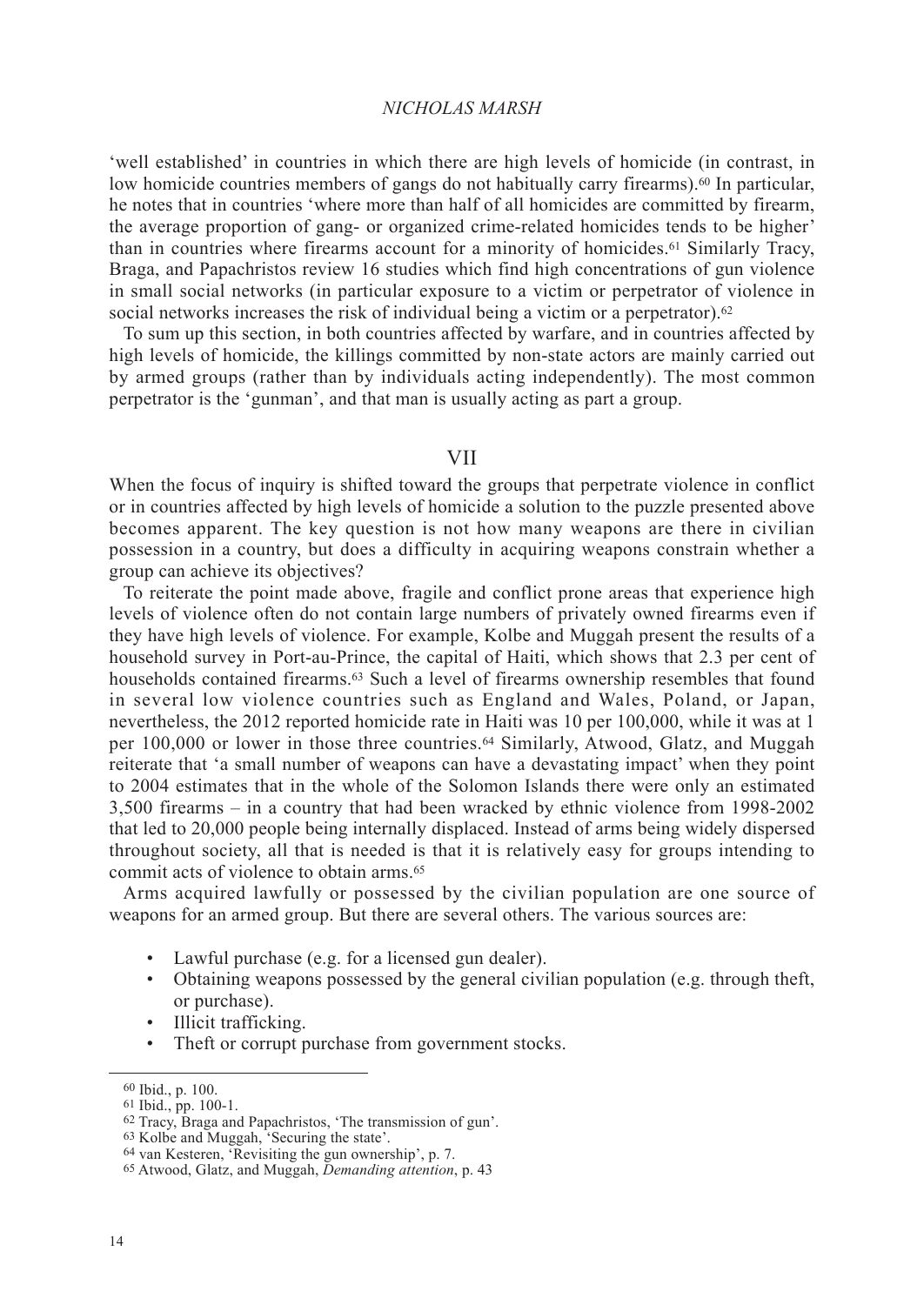

Figure 3. *Potential Sources of Arms Acquisition*

• Donation (by a foreign government, elements with the home government or by another group or organization).

These different sources are summarized in Figure 3.

As mentioned above, lawful purchase or arms present in the civilian population may not be the most useful source for an armed group. Lawful purchase will usually require that the group member making the purchase identifies themselves. Arms are widely dispersed among civilians and they often own weapons that are relatively less useful for fighting against another group or government forces. Shotguns, for example, are widely used for hunting but are difficult to conceal (unlike handguns), are only lethal against humans at limited ranges (unlike rifles) and versions usually owned by civilians are not capable of rapid fire (unlike automatic weapons).

The other methods of acquisition may be more useful. Their main drawback is that they are (almost always) illegal. The risk of prosecution will often prevent normal members of the public from, say, acquiring arms via traffickers or looting state arsenals. But armed groups engaging in criminal or political violence are already outlaws. A group that uses illicit channels has a greater likelihood of being able to obtain arms (and associated ammunition) in greater quantity than could easily be obtained from civilian owners, and crucially, arms that are more powerful or otherwise useful (such as automatic or semiautomatic rifles, handguns that can easily be concealed, or more powerful weapons such as grenade launchers).

An important distinction between the mostly developed countries with low levels of violence (and comparatively successful governance of arms) and the developing countries with high levels of violence (associated with warfare, criminality, or both), is that the developed low violence countries have been able to limit illicit sources of arms acquisition. In contrast, countries experiencing high levels of violence generally also experience limited control over one or more of the above methods. The following examples suggest that countries that experience fragility and are affected by high levels of violence are also places where groups can obtain weapons from illicit sources with greater ease than is found in low-violence countries.

A key characteristic of many high violence countries is that while the absolute number of firearms in the country may be relatively low, there are a high proportion of illicit arms. For example, concerning Brazil, Dreyfus et al. note that for all firearms in the country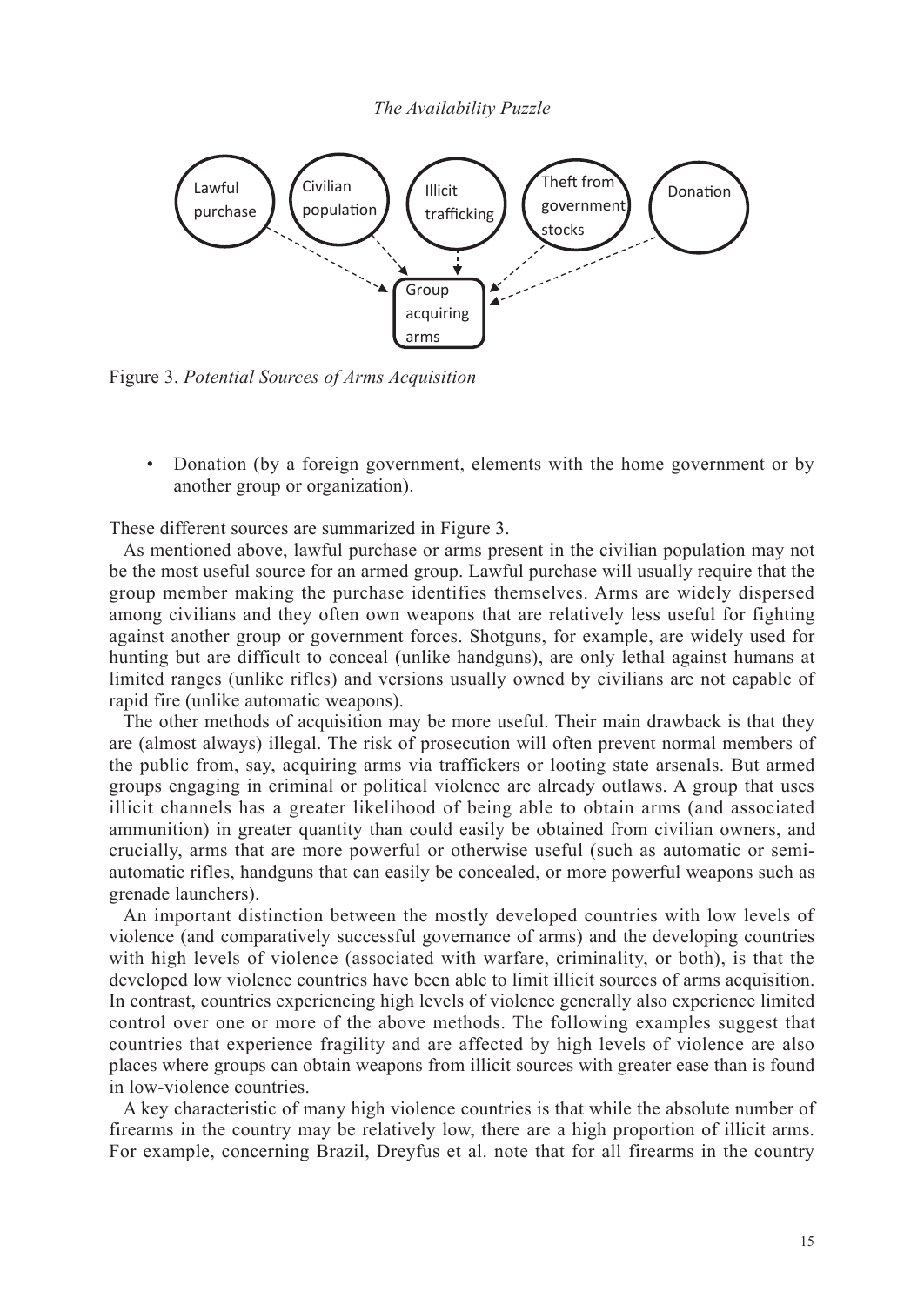including state holdings, 'the proportion of legal to illicit holdings is almost 40:60 per cent. More than half of the circulating firearms are in the hands of either criminals or private citizens in the informal market'.66 Dreyfus et al. note that with the exception of one state, in Brazil handguns 'are the predominant type of weapon seized by police' something consistent with the guns being acquired for anticipated violent encounters rather than for hunting or recreation.<sup>67</sup> Concerning Mexico, McDougal et al. note that Mexico has highly restrictive firearms laws, and Mexican armed forces estimate that 'only one-third of 1% of firearms in Mexico is legally registered, and 90% of all firearms are used for criminal purposes'.68

A clue as to the pervasiveness of unlawful ownership can be found from Karp who provides data on the number of registered firearms and estimates of unregistered firearms for 46 countries.69 National laws differ and an unregistered firearm is not always with an unlawful firearm (see below) and some countries, particularly the US, do not have a registration system in place at all. Nevertheless, Parker's analysis of 42 jurisdictions finds that outside the US only two do not register firearms or require individual licenses to possess firearms.70

An assessment of Karp's data shows that in 28 countries a majority of firearms were likely to have been unregistered, and of those all but four were among the 40 least developed countries (according to the 2007/8 Human Development Index index).71 The four developed countries with higher levels of unregistered firearms are France, Germany, Greece, and New Zealand, and some explanation is appropriate. Unusually, New Zealand does not require registration for shotguns and rifles used for hunting by civilians, and in Germany and France registration of types of sporting guns was not required for many decades during the 20th Century, and so large quantities of lawfully acquired sporting guns were not registered.72 Conversely, among 18 states in which the number of registered firearms was higher than the estimate for unregistered, all but seven were among the 40 most developed countries in 2007/8.73 The proportions apparent from Karp's data show a clear preponderance in his sample that in developing countries a majority of firearms are unregistered (and vice versa in developed).74 Certainly, one should be aware of caveats concerning differences in national regulation and the quality of estimates of unregistered firearms. Nevertheless, the most plausible explanation is that the members of the sample included in the 40 most developed states (with a few exceptions) are able to register the majority of firearms within their territories, whereas a clear majority of developing states were not. The minority of registered firearms in developing countries is indicative of an inability of the state to govern access to weapons; something not found in most of the low violence developed countries.

73 Included if the 'low' estimate for unregistered firearms is lower than the number of registered firearms: Australia, Belgium, Canada, England and Wales, Finland, Georgia, Israel, Moldova, Montenegro, Netherlands, Norway, Poland, Russia, Serbia, South Africa, Spain, Sweden, and Uruguay. 74 Karp, 'Completing the count'.

<sup>66</sup> Dreyfus et al., *Small arms in Brazil,* p. 130.

<sup>67</sup> Ibid., p. 147.

<sup>68</sup> McDougal et al., 'The way of the gun', p. 302.

<sup>69</sup> Karp, 'Completing the count', pp. 1.

<sup>70</sup> Parker, 'Balancing act', pp. 13-4.

<sup>71</sup> Watkins, *Human development report*, pp. 229-232. Included if the 'low' estimate for unregistered firearms is higher than the number of registered firearms: Afghanistan, Albania, Bangladesh, Brazil, Colombia, Croatia, Ecuador, El Salvador, France, Germany, Greece, Guatemala, Haiti, Honduras, India, Indonesia, Jamaica, Jordan, Macedonia, Mexico, New Zealand, Panama, Paraguay, Peru, Philippines, Sri Lanka, Tajikistan, Tanzania, Thailand, Turkey. 72 Karp, 'Fewer blanks', pp. 69-70; Marsh, 'Firearms seizures'; Thorp, *Review of firearms control*.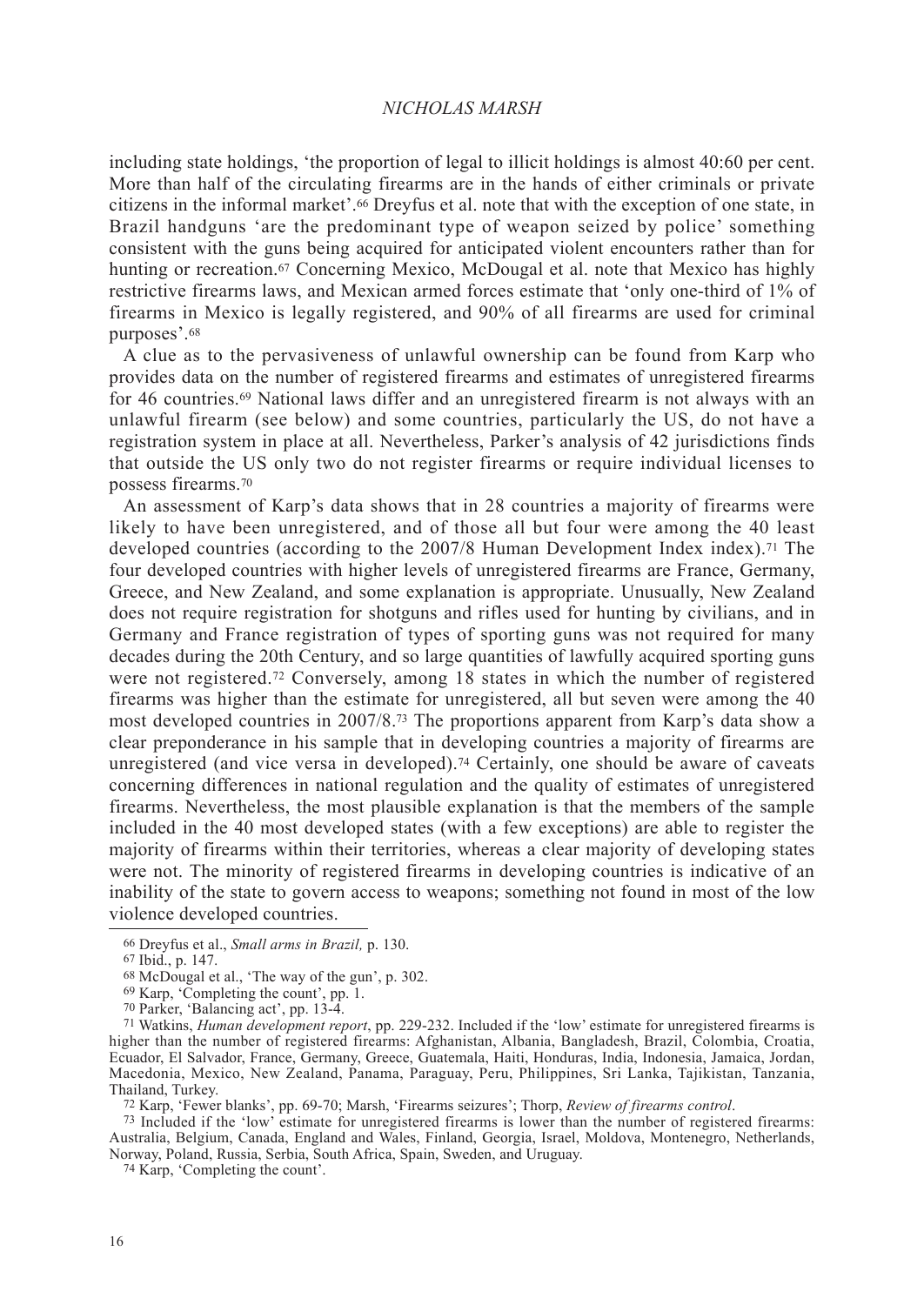Existing research suggests that illicit flows of arms are much more common in high violence states. Due to lack of resources, poor motivation, or actual corruption, police, customs, border guards and other agencies are unable to prevent illicit flows of weapons. Borders are often described as being porous, enabling traffickers to transport arms over national boundaries. For example trafficking arms out of Libya after the 2011 civil war took place in desert and sparsely populated areas that are difficult for governments to monitor or control due to the limited capacities of the governments in the Sahel.75 Killicoat finds that after analysing prices overall '[c]ountries with more porous borders tend to have lower weapons prices. This is especially the case in Africa, where porous borders allow the supply of weapons to meet potential demand more readily'.76 In areas with the lowest levels of government control, illicit arms are openly traded. For example, Schroeder and King state that '[u]ntil 2007, arms were openly sold in Yemen in at least 18 arms markets; however, arms control campaigns in 2007 and 2009 shut down most of the arms markets'.<sup>77</sup>

Theft, corrupt purchase, or other losses from government stocks are also reported to be far more common in high violence countries. State law enforcement or military forces are not able to secure their own stocks of weapons and ammunition. Large scale diversion from state stocks occurs during wars and in countries not at war, and from both military arsenals and weapons held by law enforcement and the judiciary. Research examining state stockpiles and losses from them emphasises that they are often a significant source of weapons for non-state groups.78 Jackson summarises that:

In many conflicts, opposition groups' most important source of arms is the government they are fighting. The importance of this supply channel is borne out by evidence from numerous internal conflicts throughout the world. Rather than importation, or by producing weapons themselves, rebel groups prefer to acquire arms from the government forces they oppose because this method is frequently the easiest, yields high returns for relatively little effort or cost, and does not require any external supporter or the development of a war economy.<sup>79</sup>

Capture of arms depots during warfare is the most dramatic example, but in many parts of the world there are also important losses from judicial and law enforcement stocks. For example, the South African Police Service has stated that between 2009-13 its officers had reported the loss of 8,614 firearms that had been issued to individual officers.80 Similarly, through analysis of seized ammunition in Rio de Janeiro and of ammunition samples collected form pastoralists in the Karamoja region of Uganda, Bevan and Dreyfus present evidence that large quantities of ammunition were lost, stolen, or corruptly sold from military or police stocks and ended up in the hands of non-state groups (in particular criminal organizations in Rio de Janeiro and people involved in cattle raiding in Karamoja).81 International forces can also be a source of arms, for example Berman and Racovita outline how peacekeeping troops in Sudan and South Sudan were the source of arms and

<sup>75</sup> Marsh, '*Brothers came back',* p. 80.

<sup>76</sup> Killicoat, *What price the kalashnikov*.

<sup>77</sup> Schroeder and King, 'Surveying the battlefield', p. 347.

<sup>78</sup> For example Jackson, ''From under their noses'; Karp, 'Introduction: inconspicuous disarmament'; Marsh and Dube, *Preventing diversion.*

<sup>79</sup> Jackson, 'From under their noses', p. 131.

<sup>80</sup> Marsh and Dube, *Preventing diversion*, pp. 6-7.

<sup>81</sup> Bevan and Dreyfus, *Enemy within.*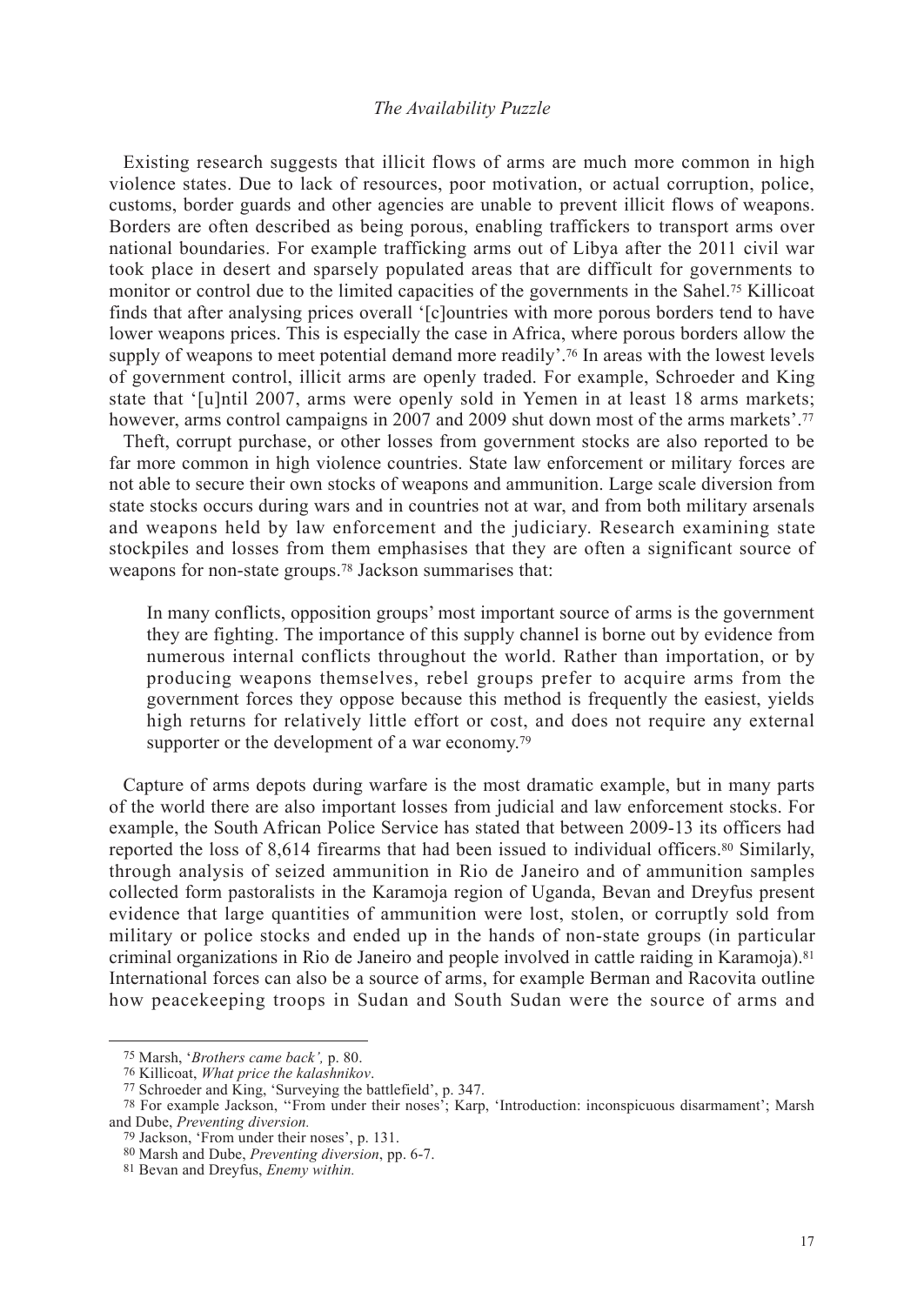ammunition circulating in those markets.82

The provision of arms by states to proxies fighting in civil wars in foreign states has received previous scholarly attention.83 External arms supplies can provide a significant boost to a rebel group's military capacity, especially if they receive weapons (such as antiaircraft missiles) that they could not obtain otherwise.

Another source of donations of arms are political and business leaders who provide, or encourage the provision of, arms to groups of supporters. For example, Staniland observes that in many areas there are 'multiple armed political actors' in which people are 'trained and equipped with weaponry under the control of a leadership group'.84 Hazen and Horner describe how Nigerian politics 'has been militarized, with violence becoming an ordinary tool of elections and a part of the political culture' and that the procurers of arms include 'individuals, communities, or community leaders for community arsenals, and vigilante groups and ethnic militias'.85 Greene and Macaspac examine the links between armed gangs and business or political elites in the Philippines and show how local notables who are active in both business and politics equip groups of supporters with arms in order to intimidate rivals or other actors (such as journalists or trade unionists).86 Similarly, Leslie describes 'Dons' in Jamaica who are men that exercise control over a gang or community, are often involved in politics, and use violence in the course of providing services to and disciplining the communities they lead.87 They are involved in equipping armed gangs.

In particular, the use of violence by political or business leaders is often particularly apparent during elections as rival gangs seek to intimidate support for their leader's opponents.88 Duquet, Hazen, and Horner note that prior to elections in Nigeria politicians across the country recruited and armed groups made up of local youths.89

#### VIII

The relationship between arms and violence within states can better be understood by first taking into account the role of intention as well as the presence (or not) of arms. Weapons are tools which multiply human strength. But use of that tool in an act of violence also requires intention. Even high levels of arms present in a society can be managed and not be used to kill, injure, or intimidate if violent intentions can be reduced. Second, understanding the role played by arms in affecting global variations in the level of violence requires that the level of analysis be moved away from national level and toward variables and indicators that shed light on the acquisition by armed groups. Instead of examining the total quantity of firearms in society, the relationship can better be examined by focusing upon the ease or difficulty by which groups can acquire arms (including via illicit trafficking, theft from government stocks and donations). The important question is then whether lack of weapons limits an armed group's capabilities and so prevents it from achieving its objectives.

<sup>82</sup> Berman and Racovita, *Under attack.*

<sup>83</sup> For example see Mumford, *Proxy warfare.*

<sup>84</sup> Staniland, 'Armed politics', p. 460.

<sup>85</sup> Hazen and Horner, *Small arms, armed violence, and insecurity in Nigeria*, pp. 10-1, 48.

<sup>86</sup> Greene and Macaspac, 'Arms, private militias'.

<sup>87</sup> Leslie, *Confronting the don.*

<sup>88</sup> See Birch and Muchlinski, *Electoral violence patterns*; Burchard, *Electoral violence in sub-Saharan Africa.*

<sup>89</sup> Duquet, 'Arms acquisition patterns'; Hazen and Horner, *Small arms, armed violence.*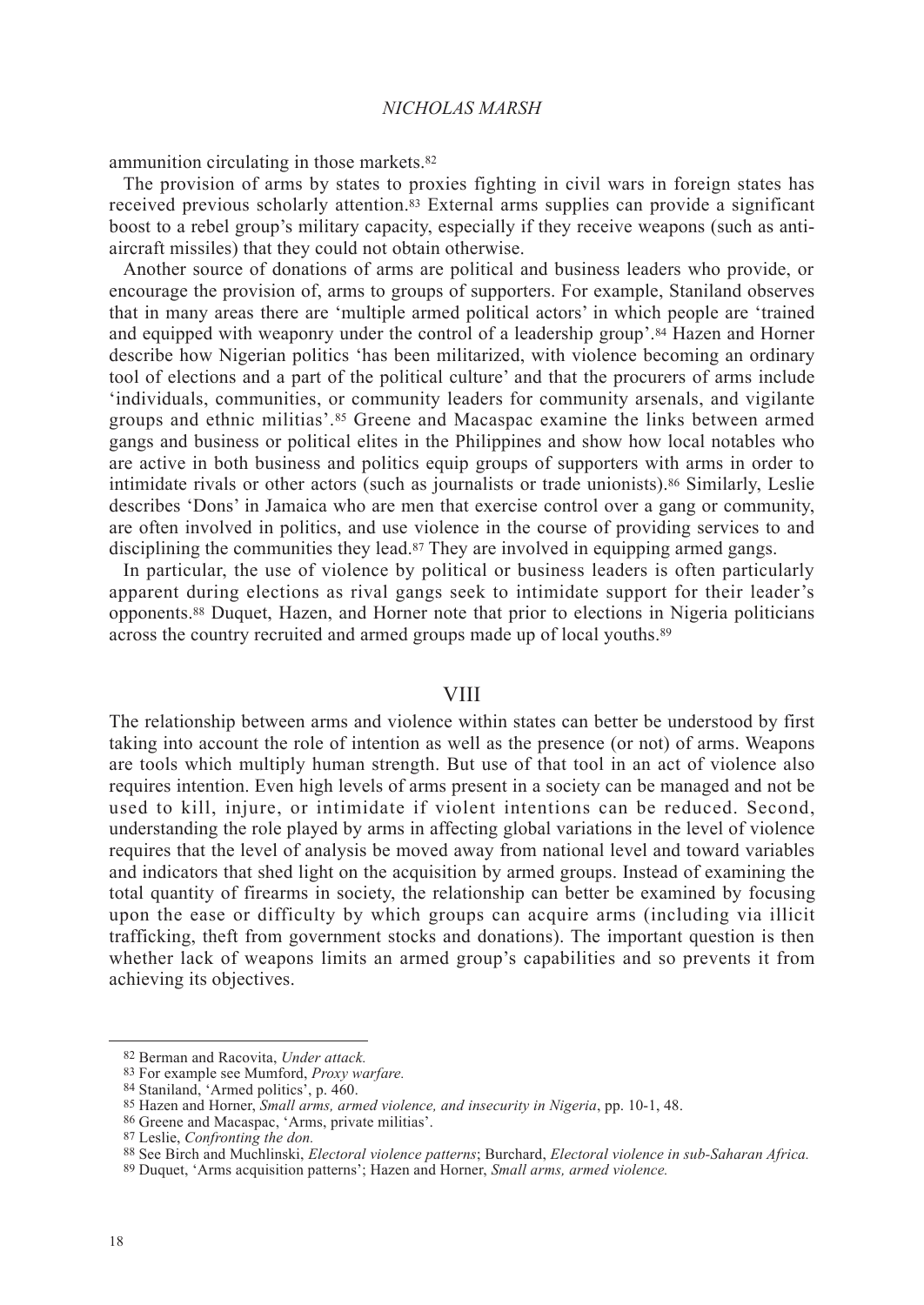#### **References**

- Altheimer, I. and Boswell, M., 'Reassessing the association between gun availability and homicide at the cross-national level', *American Journal of Criminal Justice*, 37 (2012), pp. 682-704.
- Arendt, H., *On violence* (New York, 1970).
- Atwood, D., Glatz, A. K., and Muggah, R., *Demanding attention: addressing the dynamics of small arms demand* (Geneva, 2012).
- Bell, J. B., *The dynamics of the armed struggle* (1998).
- Berman, E. and Racovita, M., *Under attack and above scrutiny?: arms and ammunition diversion from peacekeepers in Sudan and South Sudan, 2002-14* (Geneva, 2012).
- Bevan, J. and Dreyfus, P., 'Enemy within: ammunition diversion in Uganda and Brazil', in E. Berman, K. Krause, E. LeBrun and G. McDonald, eds., *Small arms survey 2007: guns and the city* (Cambridge, 2007).
- Birch, S. and Muchlinski, D., 'Electoral violence patterns and trends', in *Electoral integrity and political regimes* (2012).
- Blumstein, A., 'Youth violence, guns, and the illicit-drug industry', *Journal of Criminal Law and Criminology,* 86 (1995), pp. 10-36.
- Bourne, M., *Arming conflict: the proliferation of small arms* (Basingstoke, 2007).
- Bourne, M., 'Small arms and light weapons spread and conflict', in O. Greene and N. Marsh, eds., *Small arms, crime and conflict: global governance and the threat of armed violence* (2012), pp. 29-42.
- Burchard, S., *Electoral violence in sub-Saharan Africa: causes and consequences* (Boulder, CO, 2015).
- Chapman, S., Alpers, P., and Jones, M., 'Association between gun law reforms and intentional firearm deaths in Australia, 1979-2013', *JAMA*, 316 (2016), pp. 291-9.
- Clausewitz, C.V., *On war*, edited and translated by M., Howard and P. Pare (Princeton, 1976).
- Collier, P., Elliott, V. L., Hegre, H., Hoeffler, A., Reynal-Querol, M., and Sambanis, N., *Breaking the conflict trap: civil war and development policy* (Washington, D.C.,2003).
- Cukier, W. and Sidel, V., *The global gun epidemic: from saturday night specials to AK-47s* (Westport, CT, 2006).
- Dobash, E. and Dobash, R., *When men murder women* (Oxford, 2015).
- Dreyfus, P., Lessing, B., Nascimento, M. S., and Purcena, J. C., *Small arms in Brazil: production, trade, and holdings* (Geneva, 2010).
- Duquet, N., 'Arms acquisition patterns and the dynamics of conflict: lessons from the Niger delta', *International Studies Perspectives*, 10 (2009), pp. 169-85.
- Eisner, M., 'What causes large scale variation in homicide rates', in H. Kortüm and J. Heinze, eds., *Aggression in humans and other primates: biology, psychology, sociology* (Munich, 2012).
- Greene, O. and Macaspac, A., 'Arms, private militias and fragile state dynamics', in O. Greene, O. and N. Marsh, eds., *Small arms, crime and conflict: global governance and the threat of armed violence* (London, 2012), pp. 138-59.
- Hazen, J. and Horner, J., *Small arms, armed violence, and insecurity in Nigeria: the Niger delta in perspective*, *Small Arms Survey Occasional Paper*, 20 (2007).
- Hemenway, D. and Miller, M., 'Firearm availability and homicide rates across 26 high income countries', *The Journal of Trauma, Injury, Infection, and Critical Care*, 49 (2000), pp. 985-88.
- Hemenway, D. Shinoda-Tagawa, T., and Miller, M., 'Firearm availability and female homicide victimization rates among 25 populous high-income countries', *Journal of the American Medical Womens Association*, 57 (2002), pp. 100-4.
- Hepburn, L. and Hemenway, D., 'Firearm availability and homicide: a review of the literature', *Aggression and Violent Behavior*, 9 (2004), pp. 417-40.
- Hoskin, A., 'Armed Americans: The impact of firearm availability on national homicide rates', *Justice Quarterly,* 18 (2001), pp. 569-92.
- Imbush, P., 'The concept of violence', in W. Heitmeyer, and J. Hagan, eds., *International handbook of violence research* (Berlin, 2003), pp. 13-39.
- Jackson, T., 'From under their noses: Rebel groups' arms acquisition and the importance of leakages from state stockpiles', *International Studies Perspectives,* 11 (2010), pp. 131-47.
- Jackson, T. and Marsh, N., 'Guns and deaths a critical review', in O. Greene and N., Marsh, eds., *Small arms, crime and conflict: global governance and the threat of armed violence* (2012), pp. 105-21.

Kahaner, L., *AK-47: The weapon that changed the face of war* (Hoboken, 2007).

Karp, A., 'Fewer blanks: global firearm stockpiles', in P. Batchelor and K. Krause, eds., *Small arms survey 2003: development denied* (Oxford, 2003), pp. 57-95.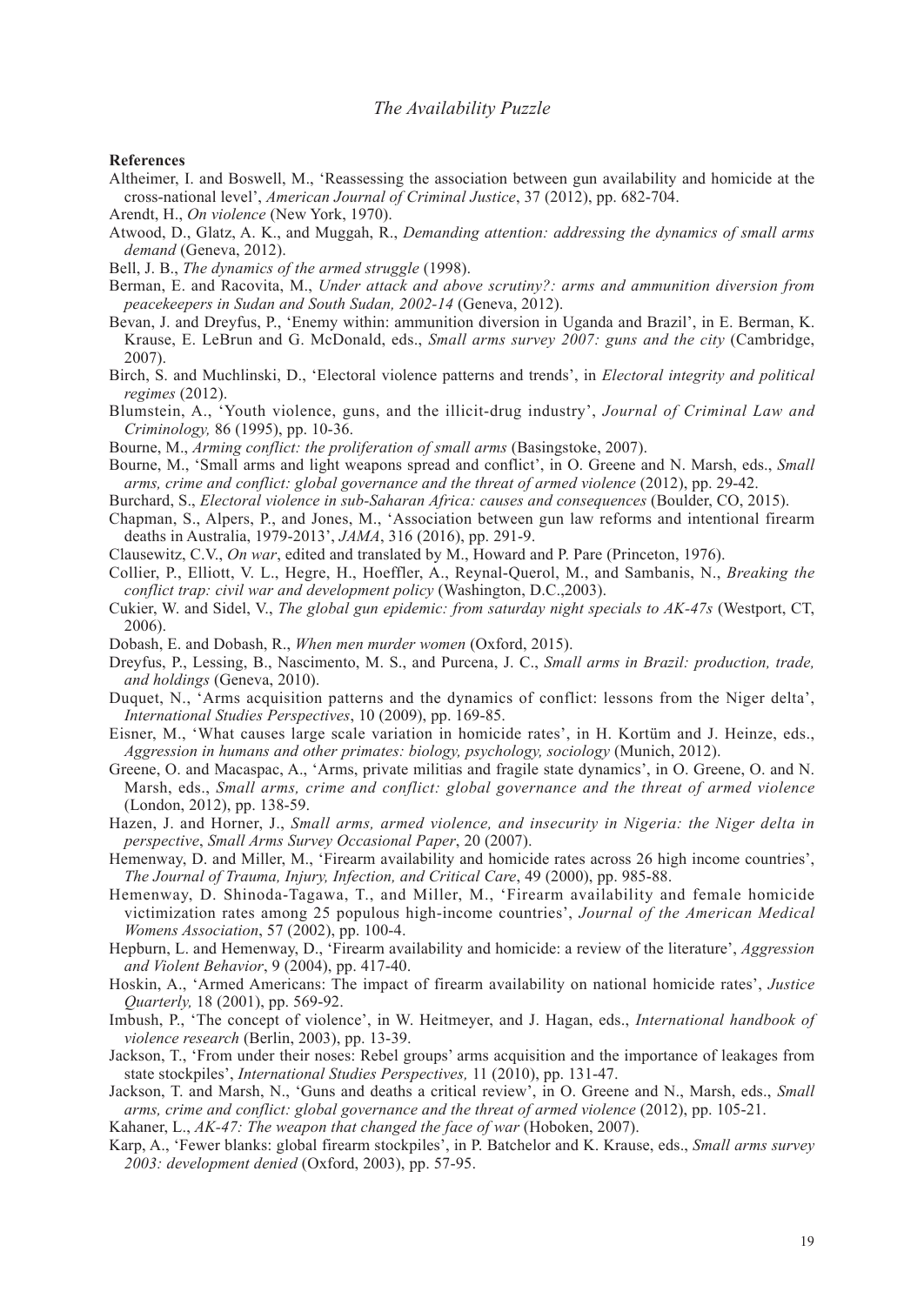- Karp, A., 'Completing the count civilian firearms', in E. Berman, K. Krause, E. LeBrun, and G. McDonald, eds., *Small arms survey 2007: guns and the city* (Cambridge, 2007), pp. 38-71.
- Karp, A., 'Elusive arsenals: gang and group firearms', in E. Berman et al., eds., *Small arms survey 2010: gangs, groups, and guns* (Cambridge, 2010), pp. 100-27.
- Karp, A., 'Introduction: inconspicuous disarmament', in A. Karp, ed., *The politics of destroying surplus small arms inconspicuous disarmament* (2010), pp. 1-14.
- Katz, C., Maguire, E., and Choate, D., 'A cross-national comparison of gangs in the United States and Trinidad and Tobago', *International Criminal Justice Review,* 21 (2011), pp. 243-62.
- van Kesteren, J., 'Revisiting the gun ownership and violence link: a multi- level analysis of victimisation survey data', *British Journal of Criminology,* 54 (2013), pp. 53-72.
- Killias, M., 'International correlations between gun ownership and rates of homicide and suicide', *Canadian Medical Association Journal*, 148 (1993), pp. 1721-25.
- Killias, M., van Kesteren, J., and Rindlisbacher, M., 'Guns, violent crime and suicide in 21 countries', *Canadian Journal of Criminology*, Oct. (2001), pp. 429-48.
- Killicoat, P., 'What price the Kalashnikov? The economics of small arms', in E. Berman, K. Krause, E. LeBrun, and G. McDonald, eds., *Small arms survey 2007: guns and the city* (Cambridge, 2007), pp. 257- 87.
- Kolbe, A. and Muggah, R., 'Securing the state: Haiti before and after the earthquake', in E. Berman et al., eds., *Small arms survey 2011: states of security* (Cambridge, 2011), pp. 228-59.
- Kontya, M. and Schaeferb, B., 'Small arms mortality: access to firearms and lethal violence', *Sociological Spectrum,* 32 (2012), pp. 475-90.
- Kreutz, J. and Marsh, N., 'Lethal instruments: small arms and deaths in armed conflict', in O. Greene and N. Marsh, eds., *Small arms, crime and conflict: global governance and the threat of armed violence* (2012), pp. 43-76.
- Krug, E., Dahlberg, L., Mercy, J., Zwi, A.B., and Lozano, R., *World report on violence and health* (Geneva, 2002).
- Latour, B., 'On technical mediation philosophy, sociology, genealogy', *Common Knowledge*, 3 (1994), pp. 29-64.
- Lemard, G. and Hemenway, D., 'Violence in Jamaica: an analysis of homicides 1998–2002', *Injury Prevention,* 12 (2006), pp. 15-8.
- Leslie, G., *Confronting the don: the political economy of gang violence in Jamaica* (Geneva, 2010).
- Lizotte, A., Howard, G., Krohn, M., and Thornberry, T., 'Patterns of illegal gun carrying among urban males', *Valparaiso University Law Review*, 31 (1997), pp. 375-93.
- Malby, S., 'Characteristics of armed violence', in K. Krause, R. Muggah, and E. Gilgen, eds., *Global burden of armed violence 2011* (Cambridge, 2011), pp. 87-122.
- Marsh, N., 'Conflict specific capital: the role of weapons acquisition in civil war', *International Studies Perspectives,* 8 (2007), pp.54-72.
- Marsh, N., 'Tools of insurgency: a review of the role of small arms and light weapons in warfare', in O. Greene and N. Marsh, eds., *Small arms, crime and conflict: global governance and the threat of armed violence* (2012), pp. 13-28.
- Marsh, N. and Dube, G., *Preventing diversion: the importance of stockpile management* (Oslo, 2014).
- Marsh, N. 'Firearms seizures and trafficking: a «local» phenomenon', *Strategic Trade Review*, 1 (2015), pp. 73-87.
- Marsh, N., 'Brothers came back with weapons: the effects of arms proliferation from Libya', *PRISM*, 6 (2017), pp. 79-96.
- McDougal, T., Shirk, D., Muggah, R., and Patterson, J., 'The way of the gun: estimating firearms trafficking across the US–Mexico border', *Journal of Economic Geography*, 15 (2014), pp. 297-327.
- Miller, W., *Crime by youth gangs and groups in the United States* (Washington, D.C., 1992).
- Miller, M., Azrael, D., and Hemenway, D., 'State-level homicide victimization rates in the U.S. in relation to survey measures of household firearm ownership, 2001-2003', *Social Science and Medicine*, 64 (2007), pp. 656-64.
- Most, B. and Starr, H., *Inquiry, logic and international politics* (Columbia, 1989).
- Mumford, A., *Proxy warfare* (Hoboken N.J., 2013).
- Nowak, M., 'Lethal violence update', in A. A. del Frate, K. Krause, and M. Nowak, eds., *Global burden of armed violence 2015: every body counts* (Cambridge, 2015), pp. 49-86.
- Owen, T. and Grigsby, A., *In transit: gangs and criminal networks* (Geneva, 2012).
- Parker, S., 'Balancing act regulation of civilian firearm possession', in E. Berman, K. Krause, E. LeBrun,